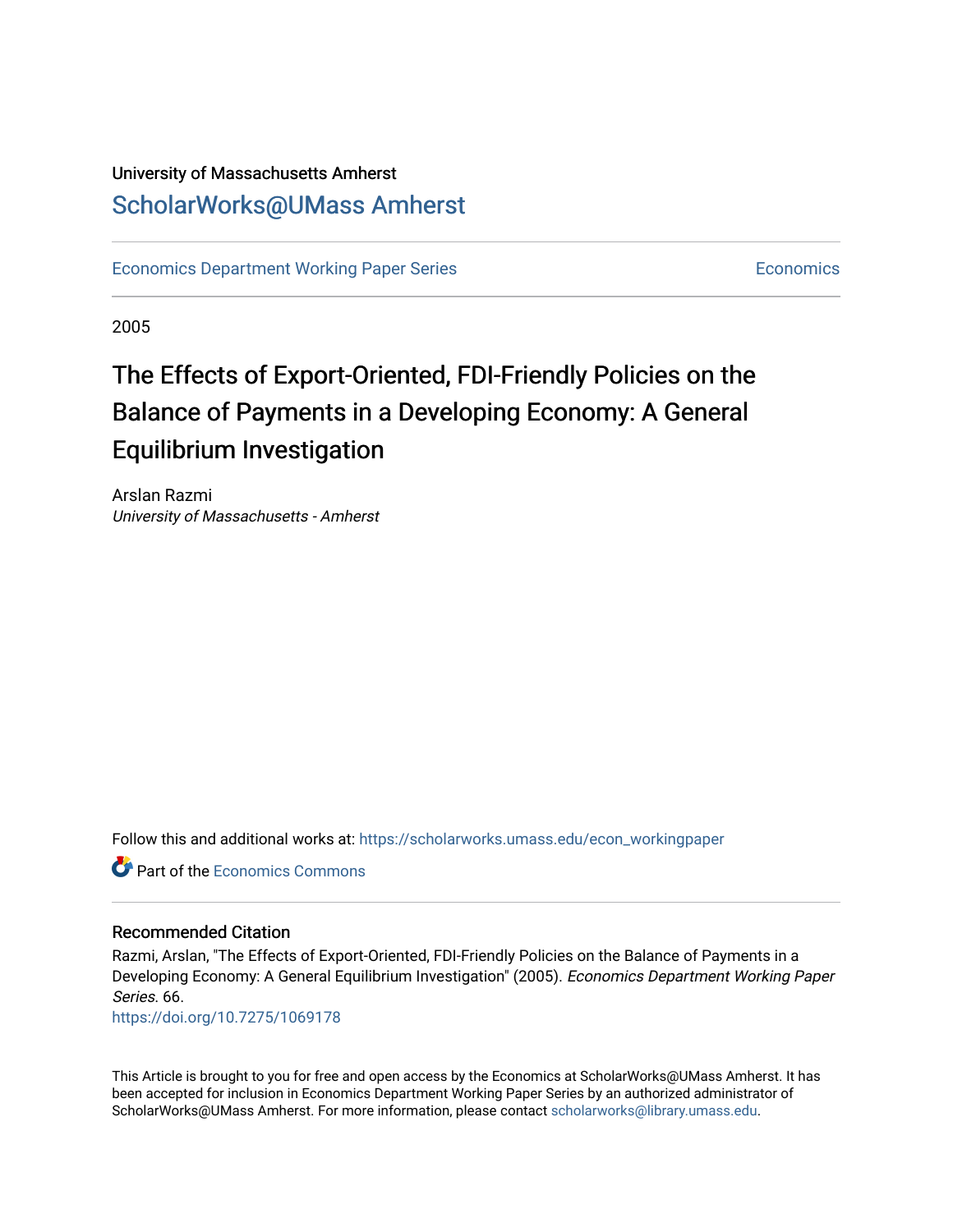# **DEPARTMENT OF ECONOMICS**

## **Working Paper**

**The Effects of Export-Oriented, FDI-Friendly Policies on the Balance of Payments in a Developing Economy: A General Equilibrium Investigation**

by

Arslan Razmi

Working Paper 2005-03 Revised version, September 2006



## **UNIVERSITY OF MASSACHUSETTS AMHERST**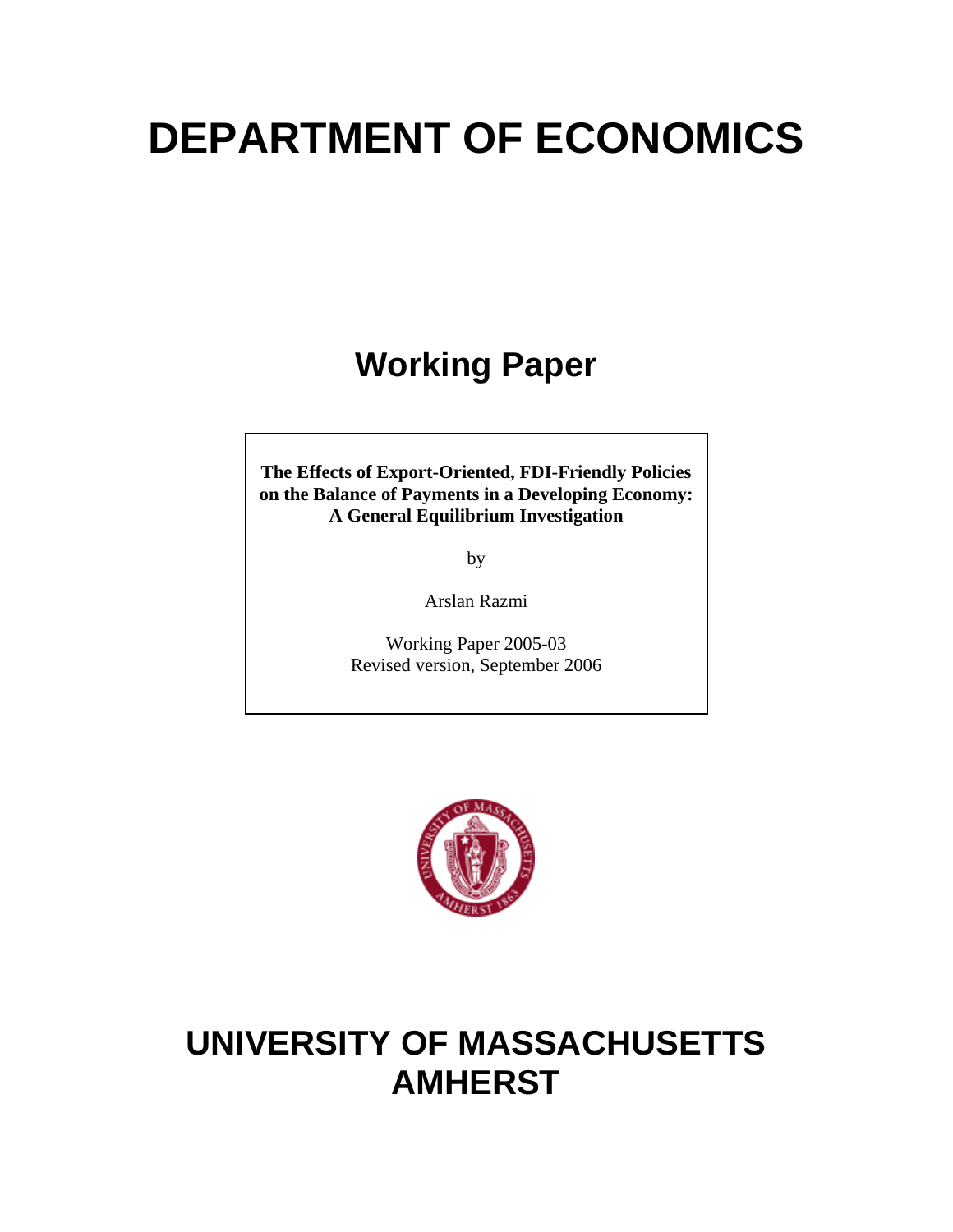### The Effects of Export-Oriented, FDI-Friendly Policies on the Balance of Payments in a Developing Economy: A General Equilibrium Investigation

Arslan Razmi\*

University of Massachusetts at Amherst.

Revised, September 2006

#### Abstract

Many developing countries have adopted investor-friendly policies in recent years in order to attract export-oriented foreign direct investment (FDI). The effects of these policies on the external accounts have been largely ignored. This paper endogenizes FDI inflows in a structuralist general equilibrium framework to contribute towards filling this gap. Our economy consists of: (i) a non-tradable goods sector and (ii) an export processing zone (EPZ) that hosts transnational corporations. The analysis finds that, contrary to widely-shared perceptions, the short-run effects of FDI-friendly policies on the balance of payments may frequently be negative due to the nature of both the investments and the policy measures. Moreover, balance of payments-related consequences of measures such as tax concessions and wage controls differ depending on: (i) which sector these are implemented in, (ii) the nature of international demand, and (iii) the extent of backward linkages between the EPZ and the domestic economy.

JEL Classifications: F21, F23, F41

Keywords: Foreign direct investment, balance of payments, export processing zones, structuralist macroeconomics, real exchange rates, income redistribution, terms of trade, transnational corporations.

\*Arslan Razmi, Assistant Professor, Department of Economics, 824 Thompson Hall, University of Massachusetts, Amherst, MA 01003, USA. E-mail: arazmi@econs.umass.edu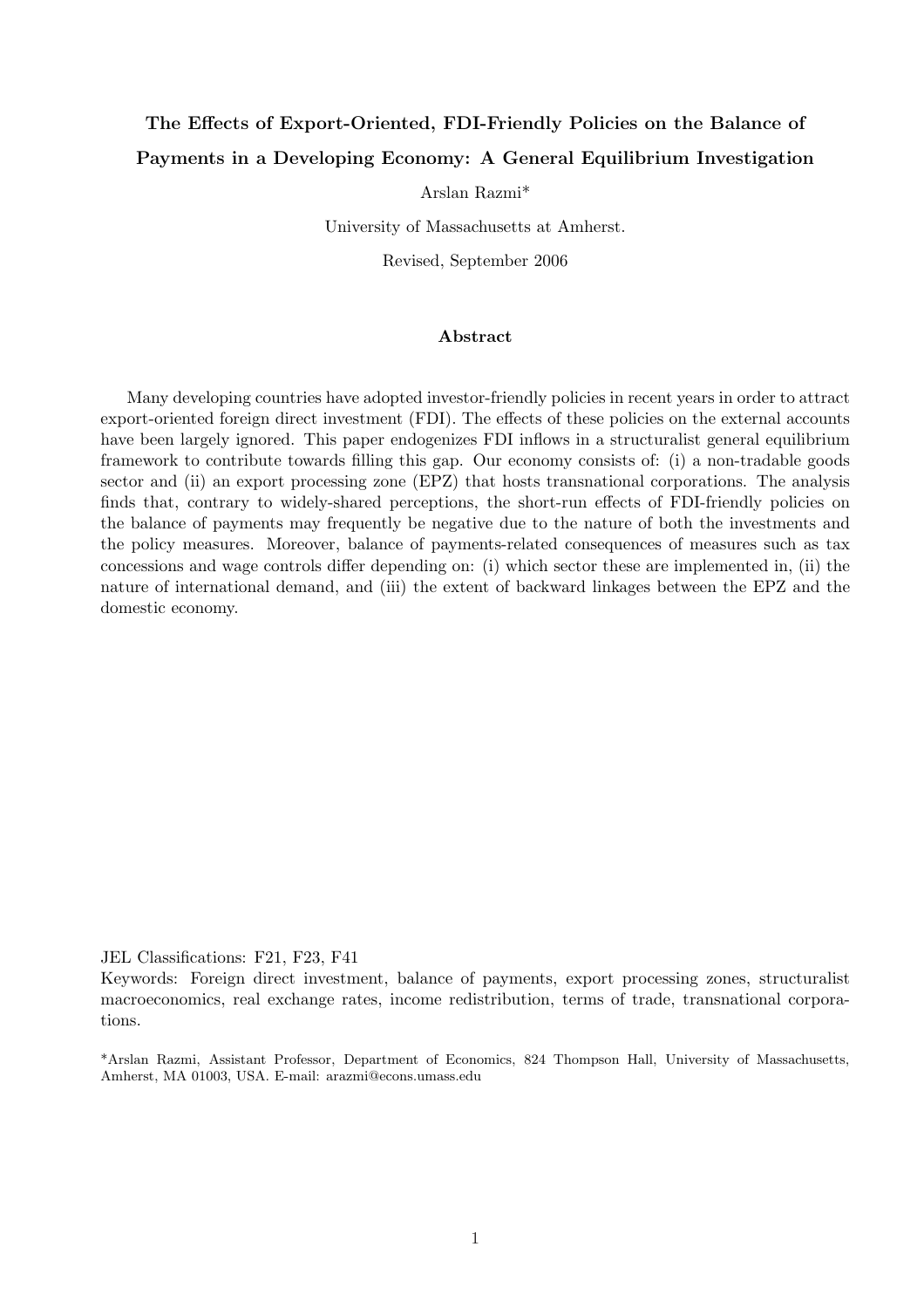#### 1 Background

While trade liberalization has been a notable feature of the post-Bretton Woods era, investment liberalization has produced transformations that some might term revolutionary in magnitude, if not in impact. For example, Stocker (2000, p. 111), while citing UNCTAD (1997), notes that international production now outweighs exports as the dominant mode of servicing foreign markets.<sup>1</sup> According to estimates, growth of global sales has exceeded that of exports of goods and services by a factor of 1.2 to 1.3 since 1987. The bulk of capital flows have been directed towards developed countries, with the least developed countries barely appearing on the radar screen. A look at data compiled by Kumar (2002) suggests that FDI flows to different parts of the world have varied over the years and that FDI flows may be less stable in the temporal dimension than is usually recognized.<sup>2</sup>

Regardless of its skewed distribution, FDI has come to represent a major proportion of total investment and exports in many developing countries. Woodward (2001) cited at least 8 developing countries in which FDI constitutes between 40% and 60% of all investment. The proportion of total manufactured exports sold by foreign affiliates was close to 50% in Malaysia and China in 1995 and 2001, respectively, and  $80\%$  in Hungary in 1999.<sup>3</sup>

Developing country efforts to attract FDI have been one of the highlights of economic policy in recent decades. Debates between proponents and opponents of FDI seem to have died down and 'whether or not TNCs [transnational corporations] are optimal instruments of development' has become a 'moot point' according to Evans (1998, p. 195), since 'no Third World country considers excluding them.' Liberalizing investment flows has often meant policy reforms designed to attract TNCs. We attempt to analyze the implications of these far-reaching developments for the external accounts of developing economies. Unlike most earlier studies, this paper focuses on export-oriented (rather than import-substituting) FDI. Moreover, unlike most previous studies, FDI inflows are endogenized and allowed to vary in response to changing economic conditions. Many *structuralist* trade models analyze North-South interactions. While the North typically gains or loses in the short-run through changes in its rate of capacity utilization, the South gains or loses via changes in its terms of trade. By shifting the spotlight to the balance of payments our model contributes to filling an important gap in the literature. Assumptions about the structure of the economy (for example, the higher import-intensity of capitalist consumption patterns) lead to interesting outcomes (for example, in

<sup>1</sup>UNCTAD (1997) also notes, however, that this does not apply to developing countries, where exports continue to dominate as the principal mode of delivering goods and services to the international markets.

<sup>&</sup>lt;sup>2</sup>See also Fernandez-Arias and Hausmann (2000), and Bird and Rajan (2000).

<sup>&</sup>lt;sup>3</sup>See Woodward (2001) and UNCTAD (2002b). Recent estimates for China have approached 60%.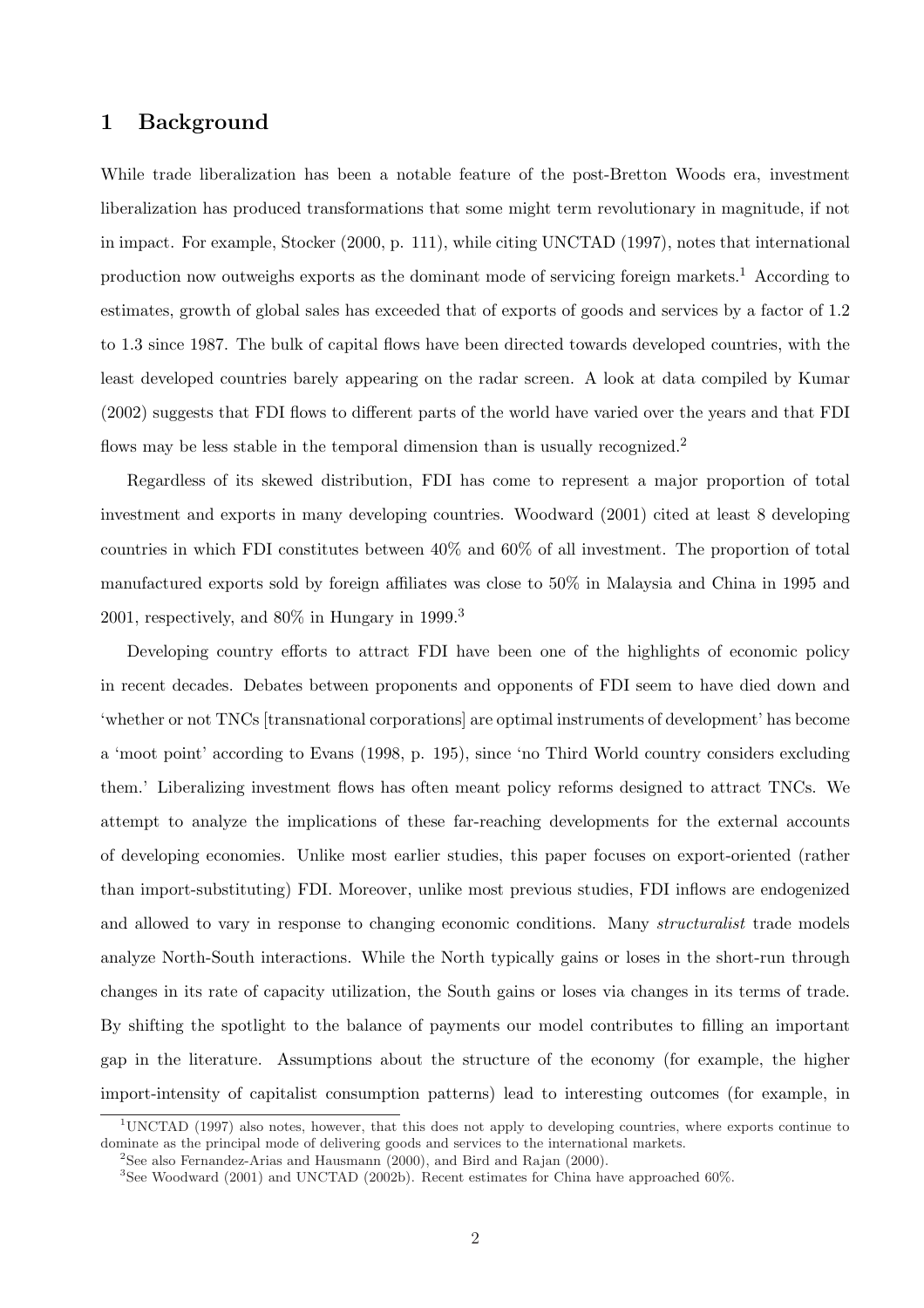instances where FDI-oriented policies affect income distribution). Furthermore, by explicitly studying the links between various policy measures, linkages between the EPZ and the domestic economy, and the nature of EPZ exports, our model analyzes the policy considerations that create trade-offs between various objectives such as employment, output, and the balance of payments.<sup>4</sup> The few studies that have explored balance of payments-related effects of FDI flows in the past have been based either on project-based considerations or on simulations, and ignore important interactions. This paper presents a significant departure by carrying out the analysis in a macroeconomic, general equilibrium framework, which allows us to take into account both direct and indirect (or second-order) effects. For example, while lower wages in the EPZ, by boosting competitiveness and the foreign exchange composition of (increased) FDI inflows, will have a positive direct impact on the balance of payments in the presence of price-elastic international demand, the indirect impacts resulting from real exchange rate changes and higher capacity utilization in the more import-intensive sector (i.e., the EPZ) may result in an overall balance of payments deficit.

Our enhanced framework yields several interesting results. For example, wage reduction or improvements in labor productivity are likely to have a favorable impact on the balance of payments only if: (i) these occur in the EPZ, (ii) the EPZ has weak backward linkages, and (iii) international demand for EPZ output is price-elastic. Furthermore, in the absence of conditions (ii) and (iii), a decline in domestic content requirements is likely to have a negative impact on the balance of payments. A nominal devaluation is likely to have a favorable impact on the balance of payments only if the EPZ has strong backward linkages to the rest of the economy. More broadly, most of the commonly used policy measures considered are likely to have a negative impact on the balance of payments, the impact generally being most unambiguously negative when the EPZ has few backward linkages to the rest of the economy and faces inelastic international demand for its products.

The organization of the remainder of this paper is as follows. Section 2 provides a brief overview of the relevant literature. Section 3 develops the model. Section 4 presents eight comparative statics exercises under alternative assumptions about the nature of international demand and the extent of backward linkages between the EPZ and the domestic sector. Section 5 concludes.

<sup>&</sup>lt;sup>4</sup>It may be useful to emphasize here the short-run nature of our model. While the balance of payments may or may not constrain output growth in the long run, it is widely accepted that such constraints are important for developing countries in the short to medium run (see McCombie and Roberts, 2002, for a detailed discussion). For example, reduced access to foreign exchange can impede the purchase of imported intermediate and capital goods that are necessary for producing output in the short run, in addition to creating financial problems when a significant proportion of a country's debt is denominated in foreign currency. Furthermore, in a Keynesian world, the short-run decline in output and investment is exacerbated through multiplier effects. A devaluation undertaken in response could have contractionary effects through several demand- and supply-side channels (see Krugman and Taylor, 1978; Yiheyis, 2006, for example).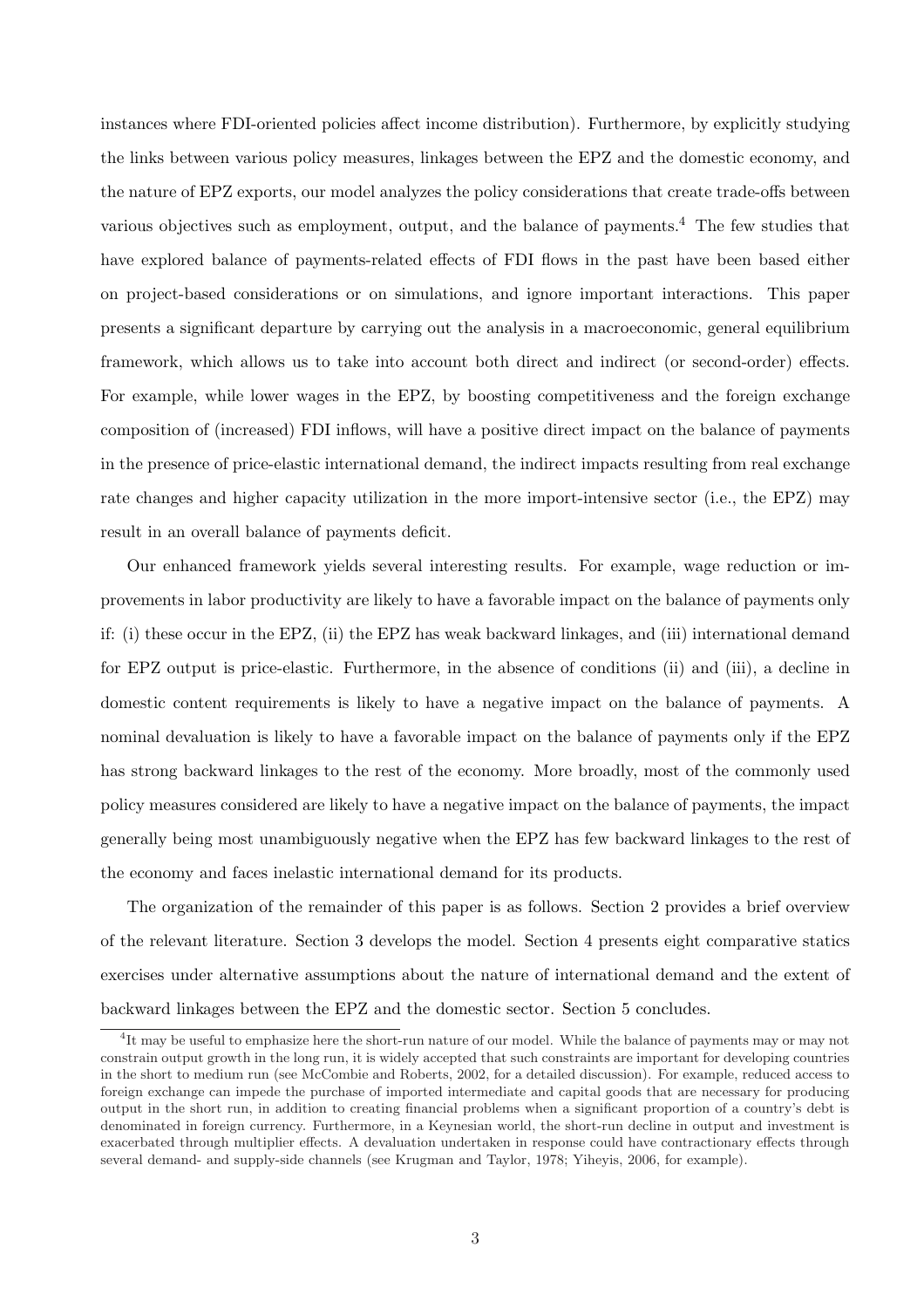#### 2 Literature Review

In the post-Bretton Woods era an exceedingly optimistic view of the beneficial effects of FDI inflows has prevailed. This enthusiasm for capital flows in general, and FDI in particular, has drawn strength from practical and theoretical developments. The debt crisis of the 1980s, the ensuing constricted access of developing countries to foreign capital, and perhaps, most importantly, the emergence of the so-called Washington Consensus increased the perceived attractiveness of FDI flows, which have been seen as largely non-debt creating. Moreover, concern about the risks associated with portfolio and short-term debt flows in the aftermath of the Asian crisis of 1997-8 has, if anything, resulted in a heightened perception of the benefits of FDI. Another possible explanation for the relative lack of debate on the balance of payments-related effects of FDI may lie in the shift from import substitution to export promotion as the dominant paradigm in developing countries, and the (in part consequent) increase in export-oriented FDI. On the theoretical front, several developments, such as the logic of neoclassical theory, the arrival of endogenous growth theories, and the incorporation of industrial organization theory have created new rationales for seeking FDI, and have served to push balance of payments-related concerns to the background. It should be noted however, that the microeconomic theory of international investment has evolved from simplistic assumptions of perfectly competitive behavior to explanations based on imperfect competition, industrial organization, and transaction cost considerations. A major implication has been the recognition that FDI flows are generally not caused by the same factors as other kinds of capital flows. As Caves (1996, p. 233) notes in the context of developing countries, 'the MNE is not primarily an arbitrager of capital, and risk-bearing considerations explain matching of local-currency assets and liabilities.' Thus, TNCs frequently borrow capital from host country capital markets. To the extent that net foreign exchange flows matter, this has implications for host developing countries with 'underdeveloped' financial markets.

Recent neglect of the effects of FDI flows on the external accounts of developing countries is surprising considering that 'Government's concerns with the balance of payments probably' had 'been the chief policy issue to bear on MNE's financial behavior, particularly in the 1960s, when almost all the industrial countries chose to maintain fixed exchange rates' (Caves, 1982, p.188). Focus has shifted to the effect of foreign investment on capital accumulation, economic growth, technological spillovers, and human capital development. Moreover, it is a widely held view among economists and policy makers that FDI improves the balance of payments of host countries directly through capital inflows and indirectly by increasing exports. This in turn loosens the foreign exchange constraint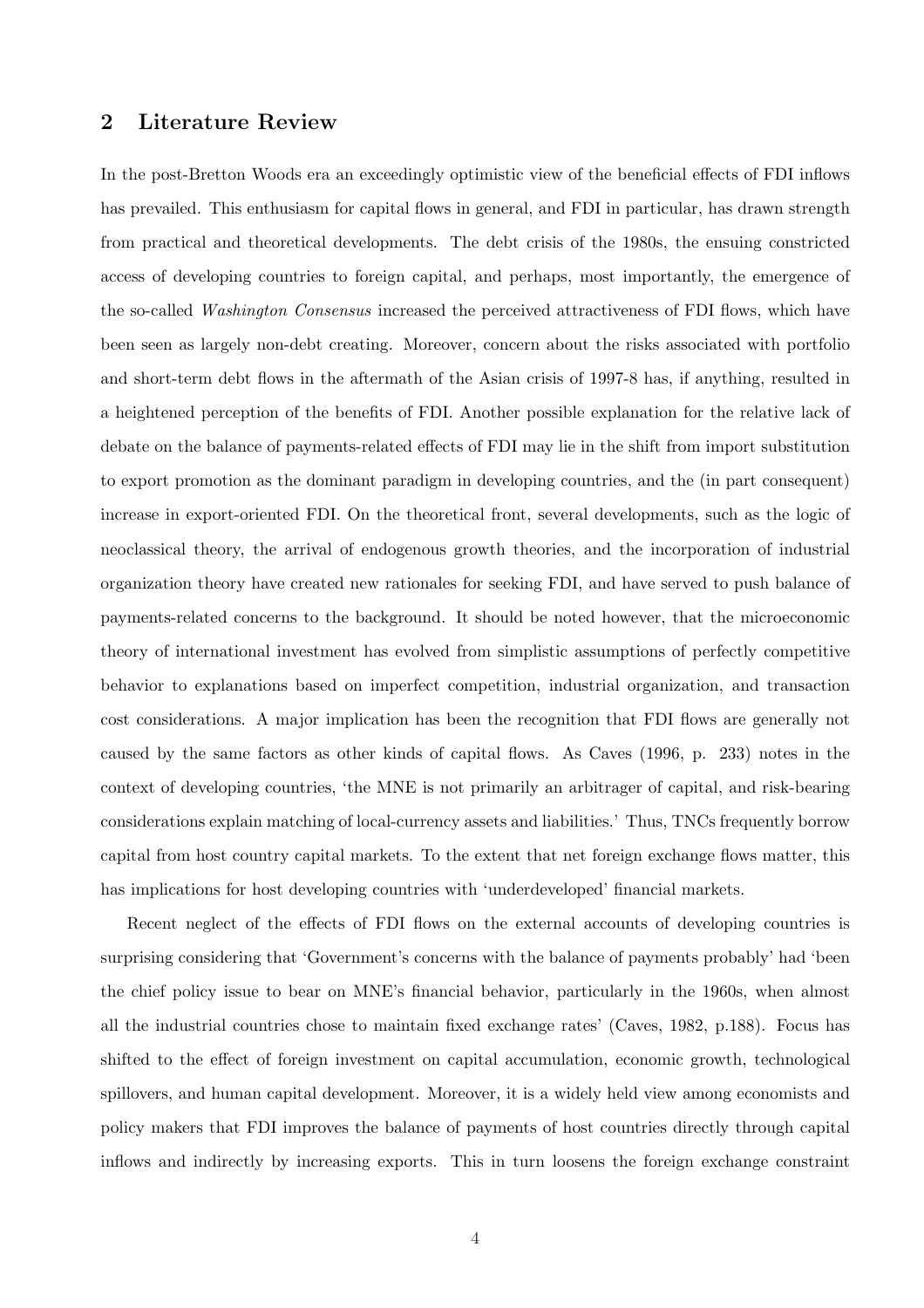in these countries. Past critics have argued that the consequences of FDI flows for the balance of payments are more ambiguous and may even be negative. Remittances of factor payments, increased import of inputs, and transfer pricing may offset other beneficial effects on the balance of payments.<sup>5</sup> Moreover, moves to weaken domestic content requirements are likely to increase the import intensity of TNC operations.<sup>6</sup> Some economists had foreseen other problems.<sup>7</sup> For example, worries about foreign exchange movements become even more relevant if the initial inflow of FDI has a low foreign exchange component. Although solved analytical models have been scarce,<sup>8</sup> a few earlier studies carried out numerical simulations or empirical analysis of the balance of payments effects of FDI on developing host countries, and found cause for concern.<sup>9</sup> Concerns of an earlier era, however, do not find much articulation today. Indeed, 'since around 1990, if there is a concern about FDI it is more likely to have been that the host economy is attracting *insufficient* foreign capital, in contrast to earlier concerns about an excessive foreign presence' (Athukorala and Hill, 2002).

A few relatively recent studies have attempted to address related issues, although again without working out a general equilibrium solution.<sup>10</sup> In a rare recent study of the macroeconomic consequences of FDI for the balance of payments, Jansen (1995) developed a calibrated model for Thailand. The output in the economy is demand-constrained. FDI influences both total demand (via total investment) and supply (via investment and the efficiency of investment). Jansen's simulations yielded several interesting results. A decline in FDI inflows reduces total demand and production capacity. Since the fall in supply is greater, the real exchange rate appreciates, negatively impacting exports. Furthermore, imports and investment income payments fall, resulting in an improvement in the current account balance. The sharp rise in export-oriented FDI inflows into Thailand after 1986 did have positive effects on private investment, growth, and exports. But the FDI-induced investments were highly import-intensive. Moreover, they led to higher investment income payments. The net result was that the deterioration in the current account more than offset the inflows of foreign capital.

In hindsight, the fact that the speculative run on the Thai Baht, and its subsequent collapse, started (but not necessarily caused) the chain of events that led to the Asian crisis of 1997-8 underlines the importance of Jansen's study. Thailand is a rather interesting case from our perspective because,

 $5$ See Lall and Streeten (1977) and Hood and Young (1979), for example. The results of these studies raised serious doubts about the balance of payments-related consequences of FDI for developing economies.

 $6$ See Blonigen and Wilson (1999) for a discussion of empirical studies that find significantly higher import intensities of inputs for transnational corporations.

<sup>7</sup>See Cable and Persaud (1987), for instance.

 $8B$ os *et al.* (1974) is virtually the only exception known to this author but it excludes relative price effects.

<sup>&</sup>lt;sup>9</sup>See Hood and Young (1979) for a study focusing on developing countries.

 $10$ See Fry (1993) and Woodward (2001).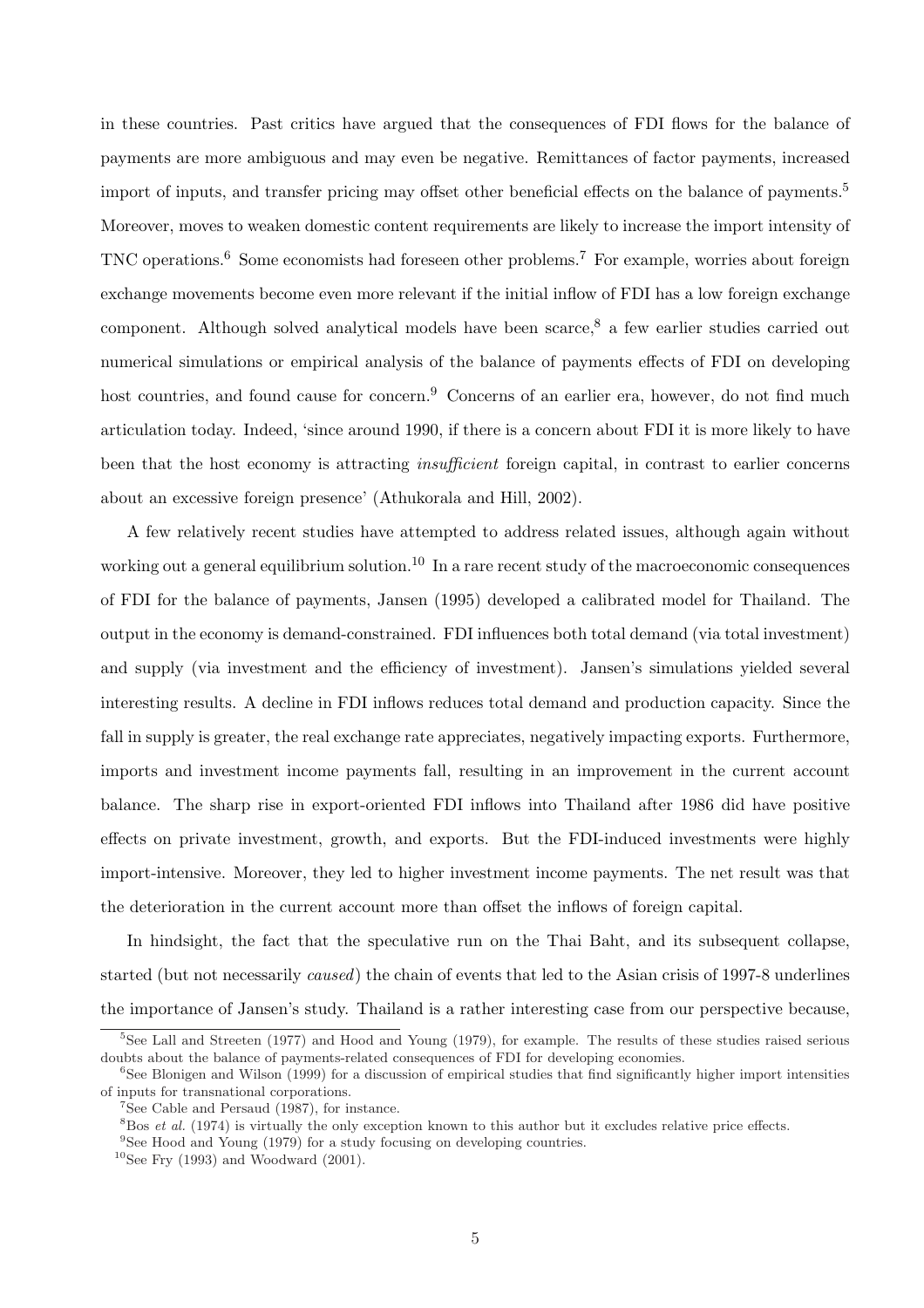according to Jansen (1995), in 1991 'the Board of Investment in Thailand issued promotion certificates for 534 projects; 304 of these planned to export 80-100 per cent of their output and a further 30 projects planned to export 30-79 per cent.' The projects invested in by foreign firms were found to be particularly export-oriented. Yet, on the eve of the Asian crisis, UNCTAD (1997, p. 92) noted that 'Indications are that FDI has played an important role in Thailand's large trade deficit, which constitutes the bulk of the current account deficit . . . The sharp increase in the import to GDP ratio from 25 percent in 1985 to 40 percent in 1991 ... was largely due to a rise in import dependency, which was related to the growing role of FDI.' Thus, Jansen concluded that 'despite its export orientation, it [FDI] did little to improve the current account of the balance of payments (p. 206).'

As noted earlier, our analysis is focuses on EPZ-oriented FDI. EPZs have grown to become a widespread phenomenon, especially in the period since the debt crisis of the early 1980s. Grubel (1982, p. 40) gives the following definition of free trade zones, which are variants of EPZs:

Free trade areas are zones separated from the surrounding host country's territory by fences or other barriers into which goods from abroad can be brought without quota restrictions or the payment of tariffs and excise taxes, and without being subjected to excise controls, and to the majority of statistical reporting requirements and regulations aimed at the protection of consumers . . . Goods can be exported as freely as they can be imported.

In addition, many governments provide firms other sweeping incentives such as tax holidays, suppression of trade union activity, and accelerated depreciation allowances. As a result, the proportion of manufactured exports produced in EPZs is over 95% in Mauritius and over 55% in Malaysia, according to UNCTAD (2002b, p. 214). In the Dominican Republic, EPZ exports account for over 80% of total exports and almost all manufactured exports. EPZ activities are generally concentrated in low value-added traditional manufacturing within vertically-integrated firms.

#### 3 A Short-Run Model

Our model focuses on a particular version of export-oriented vertical integration, which is the dominant form of FDI flows into developing countries today. Our stylized economy is perhaps best seen as a developing economy that has traditionally protected domestic producers from external (but not internal) competition under an import-substituting regime. Distributional conflicts have been kept under check through wage indexing. Export promotion is however, now being pursued through export processing zones.<sup>11</sup> The framework incorporates some of the standard structural asymmetries found in dual economy models, supplemented by assumptions designed to capture some of the specific features

<sup>11</sup>Indeed some observers have cited the inability of some governments to 'discipline' workers as a raison d'etre for resorting to the establishment of EPZs.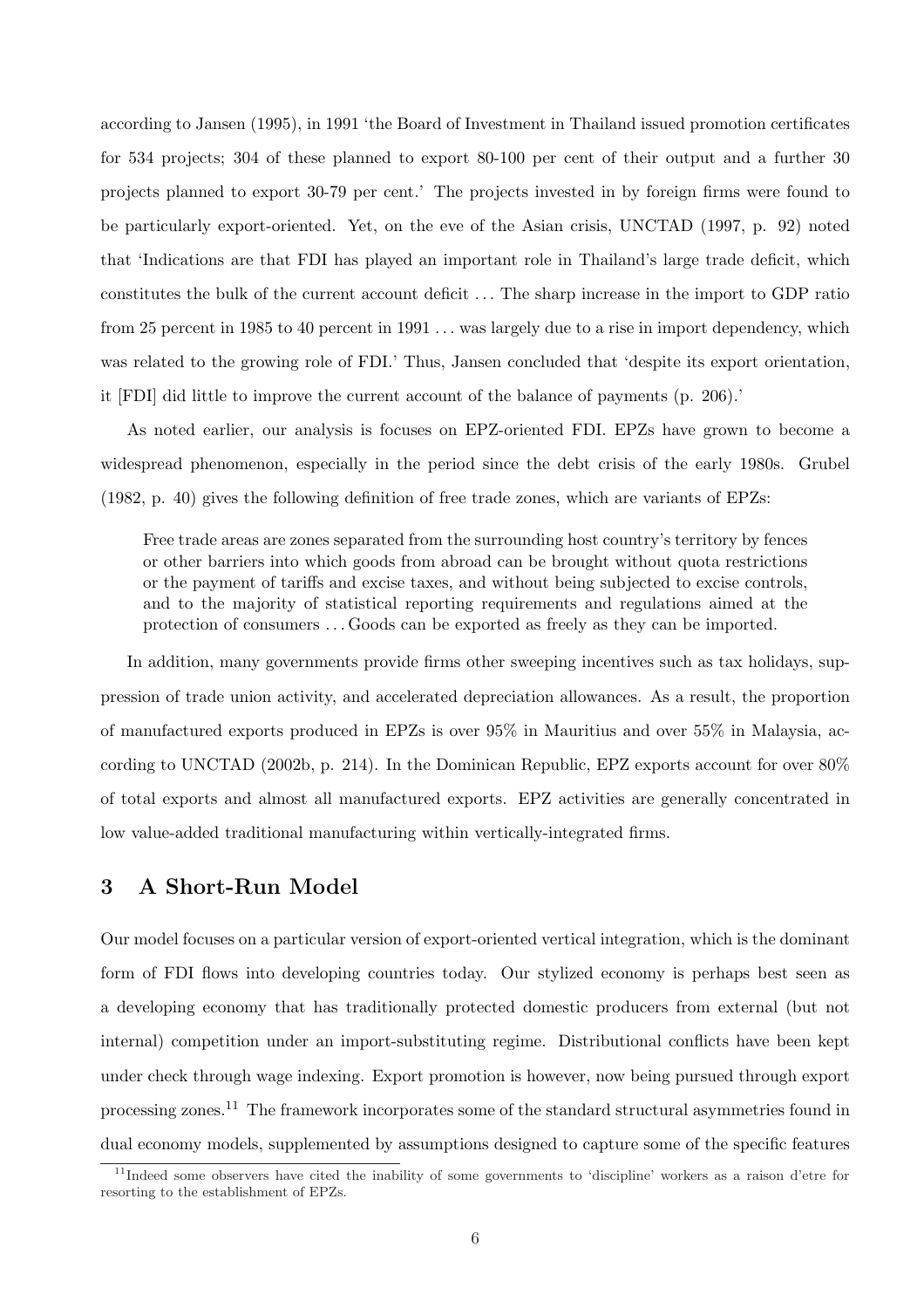of TNC operations in developing countries. In doing so, it borrows from the approach pursued by previous studies in the structuralist tradition such as Blecker (1996) and Dutt (1998), in addition to drawing on the conceptual framework of the 'dependent economy' family of models.

Our economy produces two composite goods, the outputs of which are denoted by T and N, respectively. The tradable good is produced in the EPZ by TNCs, which are entirely owned by foreign investors. It is consumed both domestically and internationally (e.g., clothing, automobile parts, electronic appliances, etc.), and is produced with three inputs – capital, labor, and intermediate products – using fixed-coefficients technology for the latter two categories. The non-tradable good is produced in the domestic sector of the economy by firms owned by domestic capitalists (N-caps). This sector, which is 'sheltered' by domestic tariffs, transportation costs, and other barriers, produces both for domestic consumption and for intermediate use in the EPZ. The non-tradable good is produced using capital and labor. Import-substitution and specialization have proceeded to the point where the TNCs, while importing a substantial proportion of their intermediate inputs via intra-firm transactions or by sourcing through traditional suppliers, also purchase intermediate inputs from the domestic sector (perhaps due to domestic content requirements or the rules of origin mandated by many trade agreements such as the African Growth and Opportunity Act). Developing countries generally import most of their capital equipment. To accommodate this stylized fact, while keeping the analysis relatively simple, we assume that the economy imports all capital goods, irrespective of who owns the means of production. This set-up (with TNCs importing both capital goods and intermediates while domestic owners of capital import only the former) represents a simplification of the stylized fact that TNCs tend to import a greater proportion of their inputs compared with domestic firms.<sup>12</sup>

There are two groups of economic agents in each sector, workers and owners of capital. T-workers, sign contracts that fix their nominal wages in the short run. N-workers, on the other hand have a fixed real wage (or indexed nominal wages in terms of the consumption good) due to their relatively high bargaining power (perhaps due to the presence of labor unions). We assume away inter-sectoral capital flows and capital depreciation for simplicity. Moreover, the assumption that workers do not have the same degree of bargaining power in the two sectors implies that wages need not equalize across sectors.<sup>13</sup> Our assumptions imply the following accounting identities for the two sectors:<sup>14</sup>

<sup>&</sup>lt;sup>12</sup>For example, in the Thai context, UNCTAD (1997, p. 92) noted that 'Foreign investment projects imported 90 per cent of all machinery and equipment and over 50 per cent of raw materials.' See also Woodward (2001). The exclusion of intermediate goods from production in the non-tradable sector simplifies the analysis without qualitatively altering it.  $13$ Notice that we assume nothing about the *relative* magnitude of the two wages.

 $14$ See Appendix 1 for a consolidated list of brief variable definitions. A more detailed mathematical treatment in the form of an unpublished appendix is available from the author on request.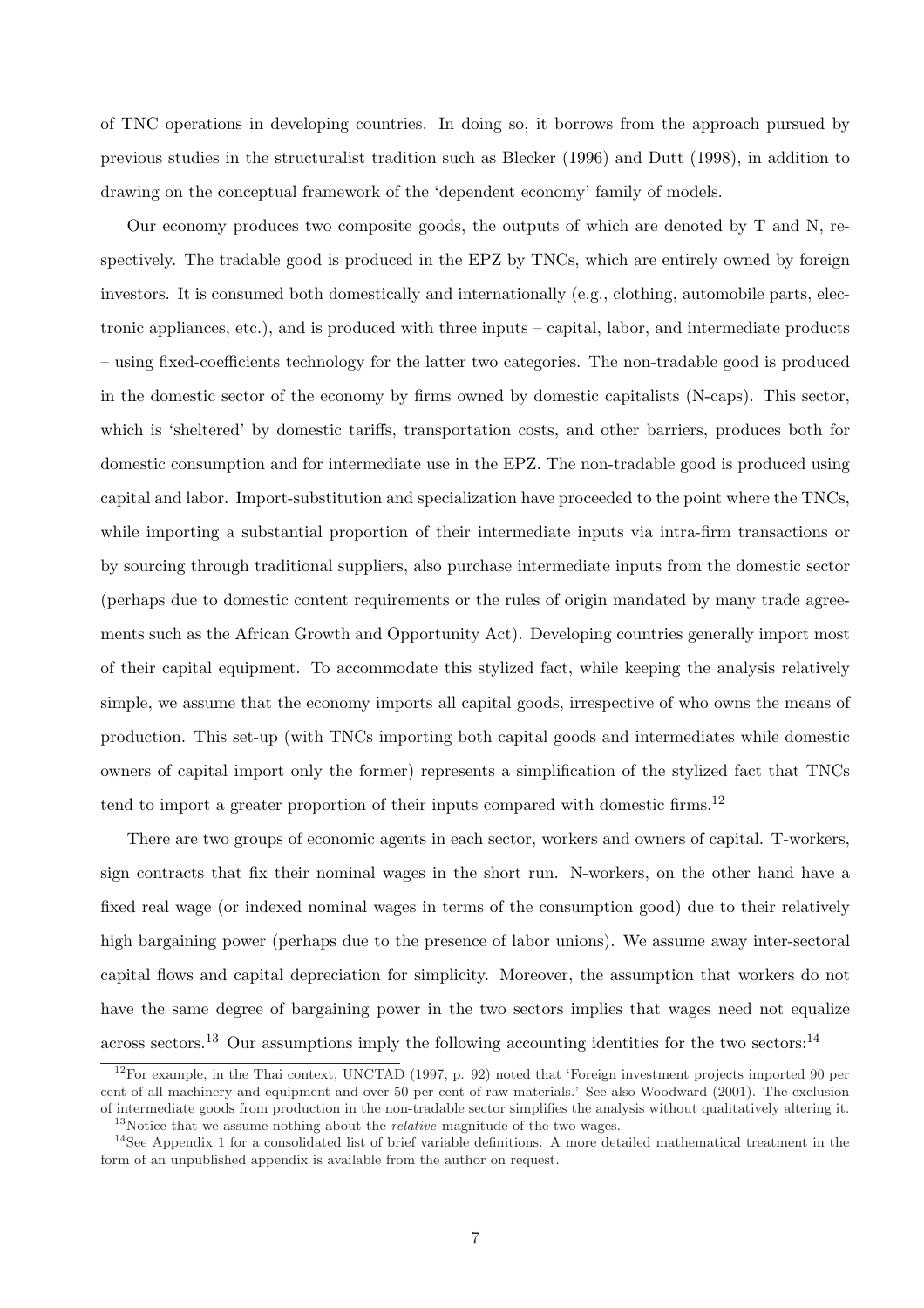$$
P_N N = w_N a_N N + r_N (e P_Z^*) K_N \tag{1}
$$

$$
eP_T^*T = w_T a_T T + r_T (eP_Z^*)K_T + eP_Z^* Z_T^* + P_N Z_T^N \tag{2}
$$

where  $w_i, r_i, K_i$ , and  $a_i$  ( $i = N, T$ ) denote the nominal wages, profit rates (expressed per unit of capital stock), total capital stocks, and labor coefficients in each sector, respectively,  $Z_T^*$  and  $Z_T^N$  are the amounts of imported and domestically produced intermediate inputs, respectively, used for production in the EPZ,  $e$  is the nominal exchange rate (the domestic currency price of foreign currency), and  $P_i$  $(i = N, T, Z)$  are the prices of the non-tradable good, the tradable good and imported (capital and intermediate) goods, respectively. The latter two prices, which are set in units of the 'international' currency, are denoted by an additional ' $\ast$ .'  $P_Z^*$  also proxies for the international price level.<sup>15</sup>

The TNCs are assumed to operate (normally at less than full capacity) in an oligopolistic environment. The oligopolistic nature of TNC profits has been widely recognized in the literature since Hymer (1960), and has received much empirical support.<sup>16</sup> Their produce is assumed to fall under one of the following two categories: (i) consumer goods such as some electronic items, light manufactures, transportation equipment, textiles, etc. that involve labor-intensive technologies, and are generally considered to be 'low-tech.' The cross-price elasticity of demand for these products is assumed to be high although finite. (ii) an internationally differentiated 'brand,' or goods in the intermediate range of the global supply chain of manufactured products that play the role of complements to products that are higher in the hierarchy of technological sophistication. Examples are computer microchips that act as complements to production at higher stages of a vertically integrated chain or products which derive commercial success from their reputation for quality, after-sales service, reliability, and marketing. The international elasticity of substitution for such products may be low in the short-run thanks to product differentiation, contractual obligations, quality control-related issues, time-constrained production runs, and the sheer attraction of the brand name.<sup>17</sup> TNCs, which have a much wider international clientele, greater international mobility, greater flexibility in production, and can pass through more or less of input cost changes, set prices along Kaleckian lines, as a mark-up,  $\tau$  over unit variable costs,  $\varepsilon^*$ . N-caps, with a limited audience and fewer marketing resources, have to rely much more on price

<sup>&</sup>lt;sup>15</sup>The reader may have noticed that we have not introduced tariffs explicitly in our model. Non-tradables are also sometimes referred to as sheltered goods, as mentioned earlier, and their being non-tradable in our model may be interpreted as reflecting the assumption that they are heavily protected by quantitative restrictions and tariffs. Regarding the tradable goods, our neglect of tariffs can be justified on the grounds that many developing countries allow TNCs to import inputs for EPZ production virtually duty-free.

 $^{16}$ For example, see Gerber (2001) and UNCTAD (2002a).

<sup>&</sup>lt;sup>17</sup>See Blonigen and Wilson (1999) for the case of intermediate inputs.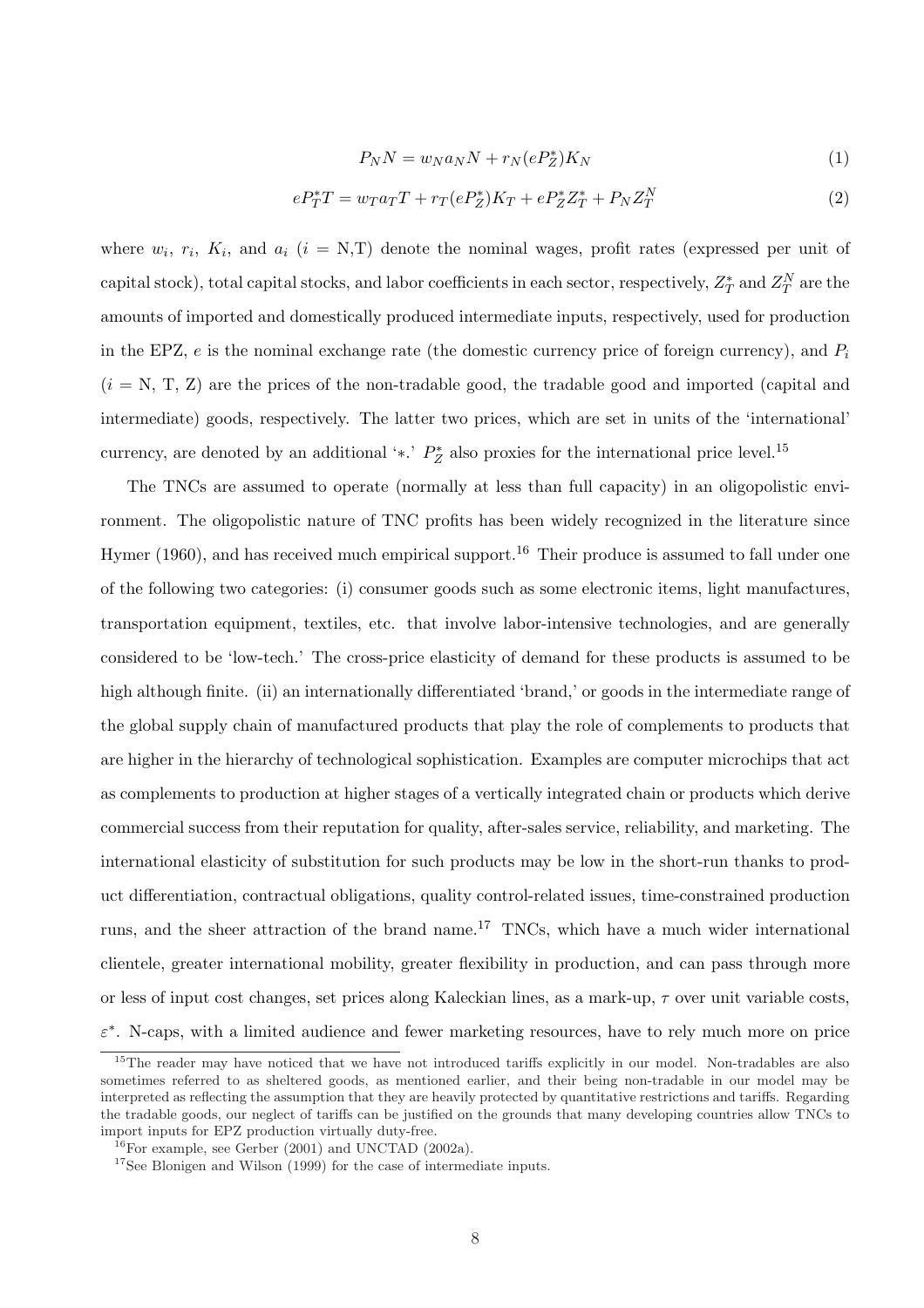adjustments. The N-sector is, therefore, assumed to have full capacity utilization and flexible prices for its output. This arrangement implies a dual adjustment process in which output adjusts in the EPZ while the price adjusts in the N-sector to clear the two goods markets. The mark-up pricing equation for the EPZ can be written as:<sup>18</sup>

$$
P_T^* = (\tau + 1)\varepsilon^* \tag{3}
$$

Since we are analyzing footloose TNCs which produce mainly for export, these are assumed to set prices and consider variable costs in terms of the international currency. As suggested earlier, the TNCs purchase a proportion,  $\psi$ , of intermediates from domestic sources. The unit variable cost measured in terms of the international currency can, therefore, be expressed as:

$$
\varepsilon^* = \frac{w_T a_T}{e} + P_Z^* \zeta_T + \left(\frac{P_N}{e} - P_Z^*\right) \psi \zeta_T \tag{4}
$$

where  $\zeta_T$  is the intermediate input coefficient. The third term on the right hand side represents the extra costs imposed by domestic content requirements or rules of origin. Notice that the proportion of domestic inputs used by the TNCs is assumed to be independent of relative prices. This assumption, although strong, is not unfounded.<sup>19</sup> The utilization rate,  $u_T$ , at any given moment in time, is less than or equal to the technologically possible maximum output-capital ratio in the EPZ. Consistent with our assumptions about the N-sector, firms here are assumed to produce at full capacity. Thus:

$$
u_T = \frac{T}{K_T} \le \frac{T_{max}}{K_T}; \quad \frac{N}{K_N} = u_N = \frac{N_{max}}{K_N}
$$
\n<sup>(5)</sup>

where  $T_{max}$  and  $N_{max}$  are the maximum outputs given full utilization of resources, while  $u_N$  is the rate of capacity utilization in the N-sector. The price equations for the two sectors' products can be derived from eqs  $(1)$ ,  $(2)$ , and  $(5)$ , and written as:

$$
P_N = w_N a_N + r_N e P_Z^* \frac{K_N}{N} \tag{6}
$$

$$
P_T^* = \frac{w_T a_T}{e} + r_T P_Z^* \frac{K_T}{T} + P_Z^* \zeta_T + \left(\frac{P_N}{e} - P_Z^*\right) \psi \zeta_T \tag{7}
$$

While eqs (6) and (7) are derived from accounting identities, eq. (3) expresses a behavioral as-

<sup>&</sup>lt;sup>18</sup>Note that we assume a fixed mark-up factor for simplicity. Allowing the mark-up to vary (with variable costs, for example), will complicate the analysis while leaving most of the results unchanged.

 $19$ For example, Lall (1993) commented that:

What the evidence also suggests, however, is that, in an unconstrained environment (with free availability of imports) and weak local capabilities, and especially where export-oriented activities are concerned, TNCs prefer to retain linkages overseas, rather than undertake the extra cost of developing potential local suppliers (p. 19, italics added).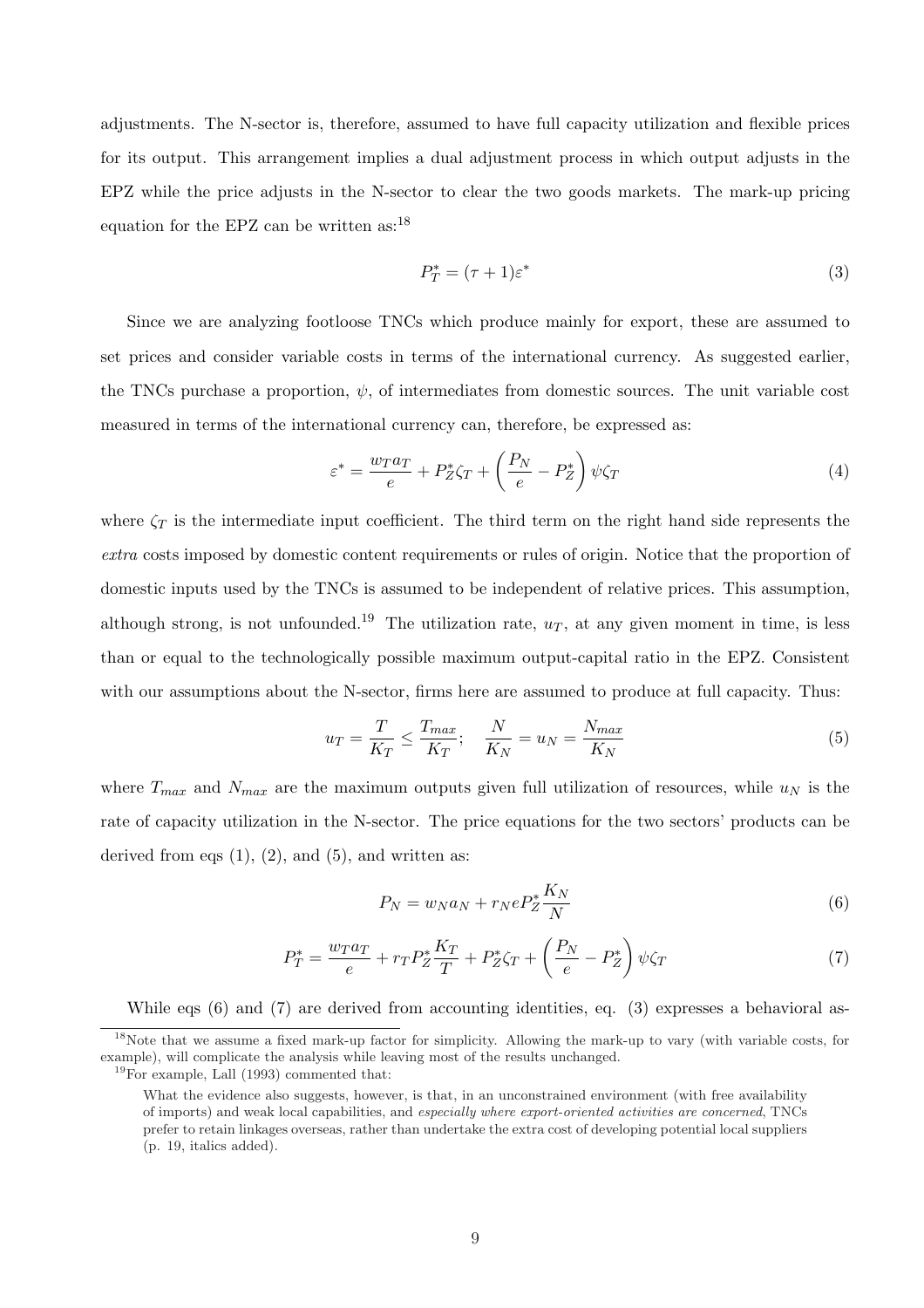sumption. The wage share of total output in the N-sector can be expressed as:

$$
\Omega_{NW} = \bar{v}_N a_N \tag{8}
$$

where  $\bar{v}_N$  denotes the (fixed) real wage in terms of the consumption good. Notice that our specification implies that N-workers have sufficient bargaining power to maintain their *share* of gross output when relative prices change. Total profits in the non-tradable sector are the residual left over after production costs have been incurred. The profit rate per unit of capital stock can be derived from eq. (1):

$$
r_N = \Omega_{NC} \frac{N}{K_N} \frac{P_N}{e P_Z^*}
$$
\n<sup>(9)</sup>

where  $\Omega_{NC}$  is the share of profits in gross output in the N-sector. Next, the shares of profits and wages in gross EPZ output,  $\Omega_{TC}$  and  $\Omega_{TW}$ , respectively, can be derived from eqs (3), (4), (5), and (7):

$$
\Omega_{TC} = \frac{\tau}{\tau + 1}; \quad \Omega_{TW} = (1 - \Omega_{TC}) (1 - \Omega_{TZ}) \tag{10}
$$

where  $\Omega_{TZ}$  denotes intermediate input-related expenditures as a proportion of total input costs in the EPZ. Thus,  $\Omega_{TW}$  and  $\Omega_{TZ}$  are functions of  $P_N$ . Due to their relatively limited purchasing power, workers in either sector are assumed to consume non-tradables only. Moreover, wages are entirely consumed. N-caps, on the other hand, consume both goods, spending a variable proportion  $\alpha$  of their nominal income on tradable goods.<sup>20</sup> The marginal propensity to consume out of profits is denoted by  $c_N$ . Profit income in the N-sector is taxed at a constant rate  $t_N$ . N-caps' nominal expenditure on the non-tradable good is, therefore, expressed as:

$$
P_N C_{NNC} = (1 - t_N)(1 - \alpha)c_N r_N K_N e P_Z^*
$$
\n(11a)

where  $C_{NNC}$  is the consumption of the non-tradable good by N-caps. Next, we assume that  $\alpha$  is a function of the price of tradable goods relative to non-tradable goods:

$$
\alpha = a \left(\frac{eP_T^*}{P_N}\right)^{1-\eta}; \qquad \eta > 1 \tag{11b}
$$

where  $1 - \eta$  is the 'share elasticity' with respect to the real 'internal' exchange rate, and a is a shift parameter. The assumption that the consumption behavior of N-caps is relatively sensitive to relative prices (i.e.,  $\eta > 1$ ) causes the *income* and *substitution* effects of relative price changes to affect expenditure on tradable goods in the same direction. The consumption functions of the other domestic agents can be specified as follows:

 $^{20}$ This reflects the more 'cosmopolitan' consumption habits of N-caps and their greater demand for product variety. The parameter a may be interpreted as capturing 'demonstration effects' (Dutt, 1990). Substantial host country consumption of EPZ products is a well-recognized phenomenon, which may take place through legal and/or illegal means. See Zee et al. (2002) for example.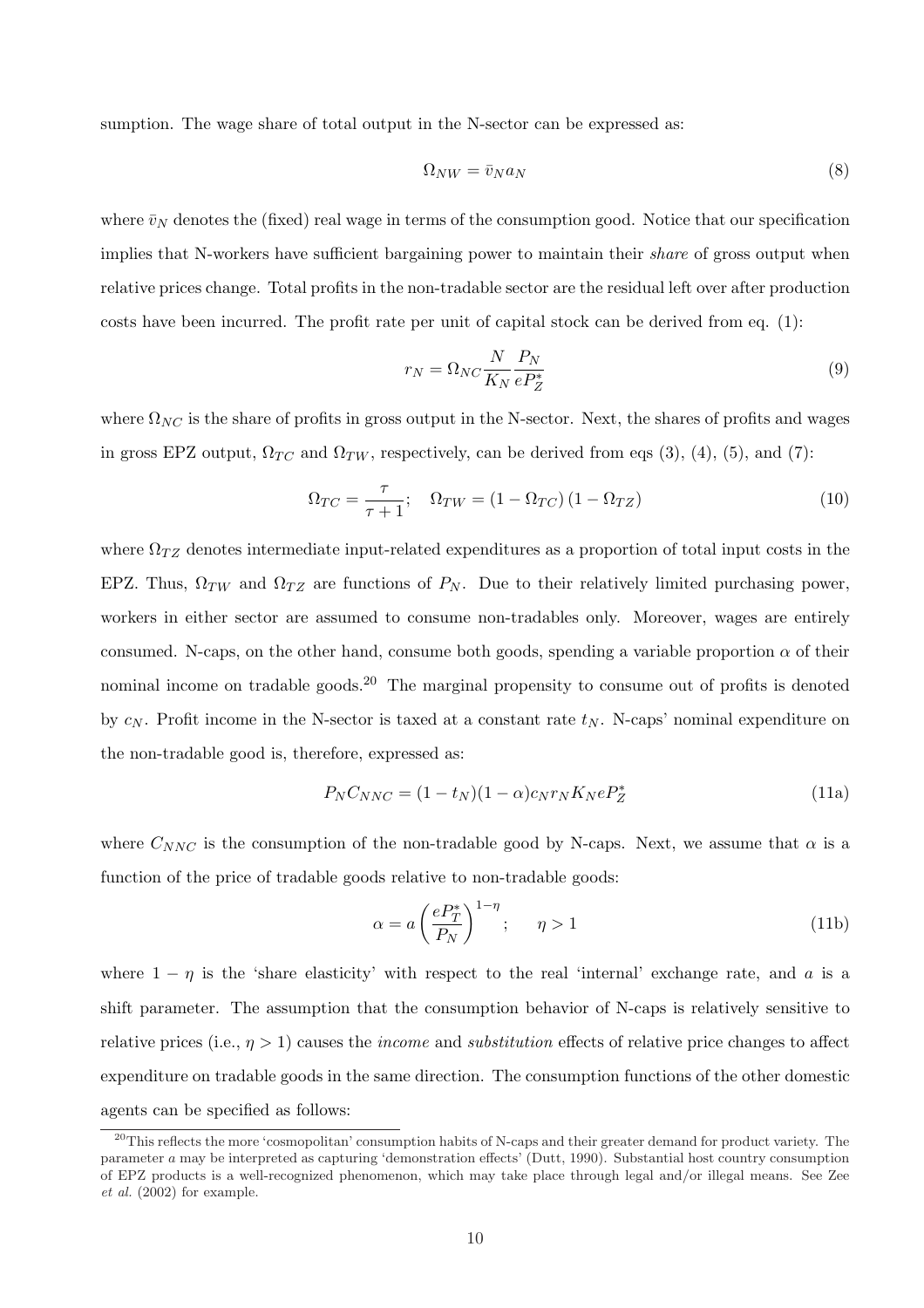$$
P_N C_{NiW} = w_i a_i i; \quad i = N, T \tag{12}
$$

$$
eP_T^*C_{TNC} = (1 - t_N)\alpha c_N r_N K_N eP_Z^*
$$
\n(13)

where  $C_{ijk}$  denotes the consumption of good  $i$   $(i = N, T)$  by group  $k$   $(k = C, W)$  in sector  $j$   $(j = N, T)$ . The internationally differentiated nature of the tradable goods means that international demand for these has a finite elasticity, and that TNCs face a downward sloping demand curve for their exports.

$$
E = Y \left(\frac{P_T^*}{P_Z^*}\right)^{-\sigma}; \quad \sigma > 0 \tag{14}
$$

where E denotes the volume of exports, Y denotes the level of world income or expenditures, and  $\sigma$ denotes the price elasticity of international demand. Note that the demand for the tradable goods is relatively price-elastic if  $\sigma > 1$ , and relatively price-inelastic if  $\sigma < 1$ . The public sector in the economy is assumed to consume only domestically produced non-tradables. The government obtains its revenues by taxing profits in both sectors. Furthermore, we assume a balanced budget for simplicity. Denoting the tax rate in the EPZ by  $t_T$ , we can express the balanced budget constraint as:<sup>21</sup>

$$
P_N G_N = t_N r_N K_N e P_Z^* + t_T r_T K_T e P_Z^* \tag{15}
$$

where  $G_N$  is real government consumption of non-tradable goods. Finally, we need to specify investment behavior. Regarding investment in the N-sector, we make the classical assumption that investment always equals the savings accumulated by owners of capital in that sector, and that the investment rate in the N-sector adjusts to maintain this relationship. Thus:

$$
I_N = (1 - t_N)(1 - c_N)\Omega_{NC} \frac{P_N}{e P_Z^*} N
$$
\n(16)

where  $I_N$  denotes real investment in the N-sector. Investment in the EPZ emerges from two sources: (i) retained profits of TNCs,  $I_R$ , and (ii) new FDI inflows,  $I_{FDI}$ . Thus,  $I_T = I_R + I_{FDI}$ , where  $I_T$  is the total new investment in the tradable sector. Retained profits are defined as the residual left over after repatriation and payment of taxes. Or:

$$
I_R = (1 - t_T)(1 - \nu)\Omega_{TC}u_T K_T \frac{P_T^*}{P_Z^*}
$$
\n(17)

where the proportion of (after-tax) profits repatriated,  $\nu$ , is assumed to be given at a point in time, and reflects investor confidence in the economy and its financial system. Whether or not TNCs introduce

 $21$ Note that our formulation implies that taxes fall completely on 'rents.' Tax changes simply redistribute income between the government and the TNCs without directly affecting the price of EPZ output.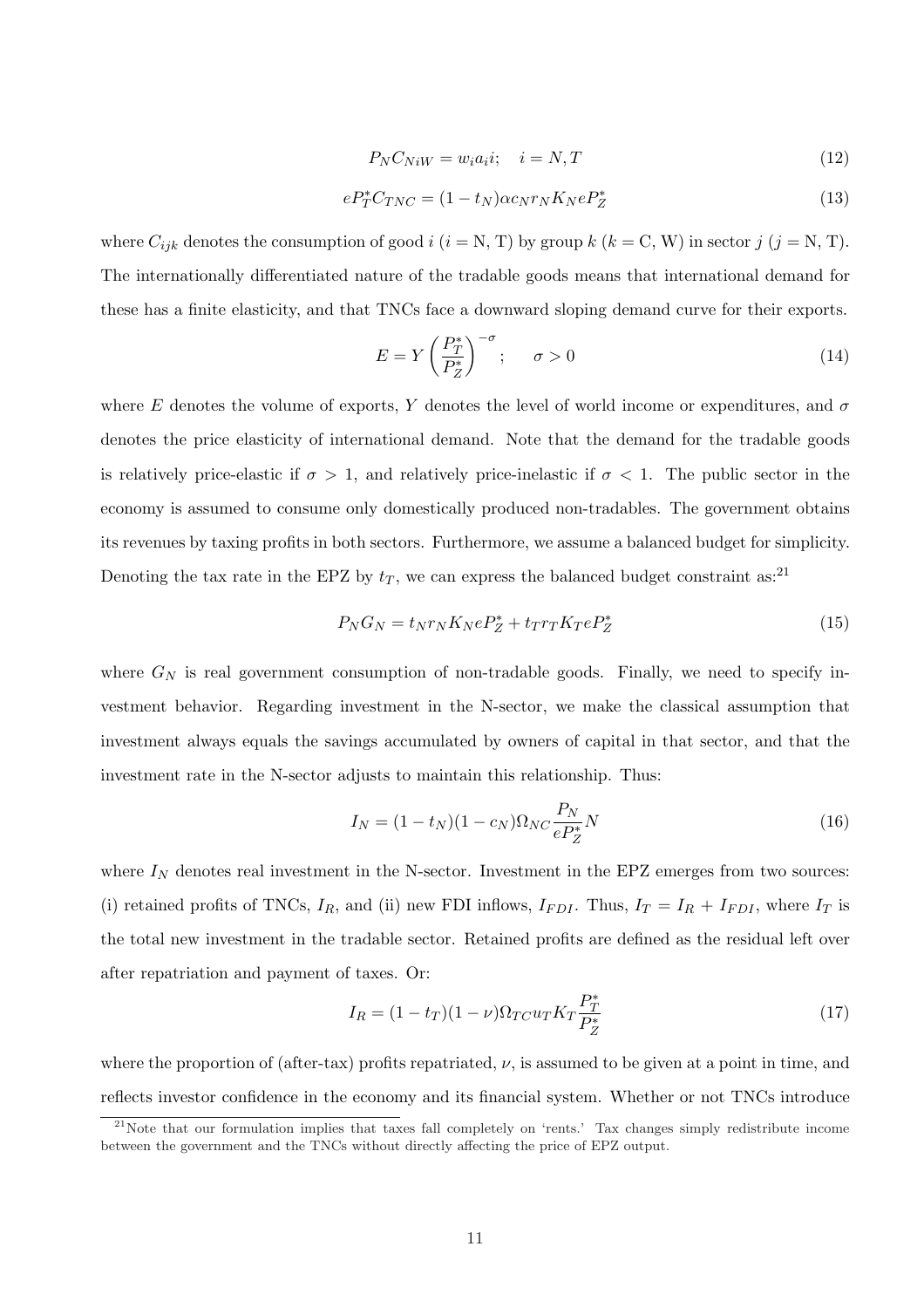fresh FDI into the economy is specified to be a function of the nominal (after-tax) profits earned, $^{22}$ and an exogenous shift factor,  $\xi_0$ , that captures the effects of relevant factors such as investor fears engendered by currency crises or political instability. Thus,

$$
I_{FDI} = \xi_0 + \xi_1 (1 - t_T) R_T; \qquad \xi_1 > 0 \tag{18}
$$

There are three relative prices in our model: the real 'internal' exchange rate, which captures the internal terms of trade of the economy, the real 'external' exchange rate, which captures the international cost competitiveness of the economy, and the 'terms of trade,' which apart from representing the ratio of the price of 'exportables' to that of 'importables' also indicates the international price competitiveness of TNCs based in the host country. Each can be defined, respectively, as follows:

$$
q_{TN} = eP_T^* / P_N, \quad q_{ZN} = eP_Z^* / P_N, \quad q_{TZ} = q_{TN} / q_{ZN} = P_T^* / P_Z^*
$$
(19)

The zero excess demand conditions for the two markets, and the IS condition can now be derived using eqs  $(1)$  -  $(19)$ :

$$
EDN = [(1 - tN)(1 - \alpha)cN + tN] \OmegaNCN + \OmegaNWN + \OmegaTWqTNuTKT +
$$
  

$$
\psi \zetaTN uTKT + tT \OmegaTCqTNuTKT - N = 0
$$
 (20)

$$
EDT = (1 - t_N)\frac{\alpha c_N \Omega_{NC}}{q_{TN}}N + Yq_{TZ}^{-\sigma} - u_T K_T = 0
$$
\n
$$
(21)
$$

$$
Yq_{TZ}^{1-\sigma} - (1-\psi)\zeta_T^* - (1-t_N)r_NK_N(1-c_N) - (1-t_T)r_TK_T = 0
$$
\n(22)

Next, we consider the balance of payments (BP) equilibrium. The literature indicates that a major factor encouraging the raising of funds from within the host economy is the need to hedge against exchange rate changes. International investors may therefore, be expected to increase borrowing from host country sources if their sales to domestic consumers increase as a proportion of their total sales. We assume that a proportion  $\lambda$  of the funds constituting FDI are raised from outside the host economy, while the residual is raised from within it. The assumption that  $\lambda < 1$  has ample empirical support.<sup>23</sup> In light of the discussion above, we assume that  $\lambda$  is a positive function of the ratio of exports to total TNC sales measured in international prices.<sup>24</sup> Substituting from eqs  $(5)$ ,  $(14)$  and  $(19)$  yields:

 $^{22}$ This particular specification is aimed at simultaneously capturing the effects of the tax rate, the mark-up rate, the terms of trade, the rate of capacity utilization, and the size of the economy as expressed by the size of existing capital stock (the latter factor could be seen as representing an 'agglomeration effect').

 $^{23}$ For example, Feldstein (1994) showed that only about 20% of the value of assets owned by US affiliates abroad is financed by international outflows of capital from the US, an additional 18% representing retained earnings linked to US investors, while the rest is financed locally. See also UNCTAD (1997).

 $24$ Note that this specification is not inconsistent with the 'imperfect capital markets' explanation for the relationship between the exchange rate and FDI developed by Froot and Stein (1991). Suppose international lenders (as opposed to lenders based in the host economy) provide the preferred source of external financing for TNCs. Then the higher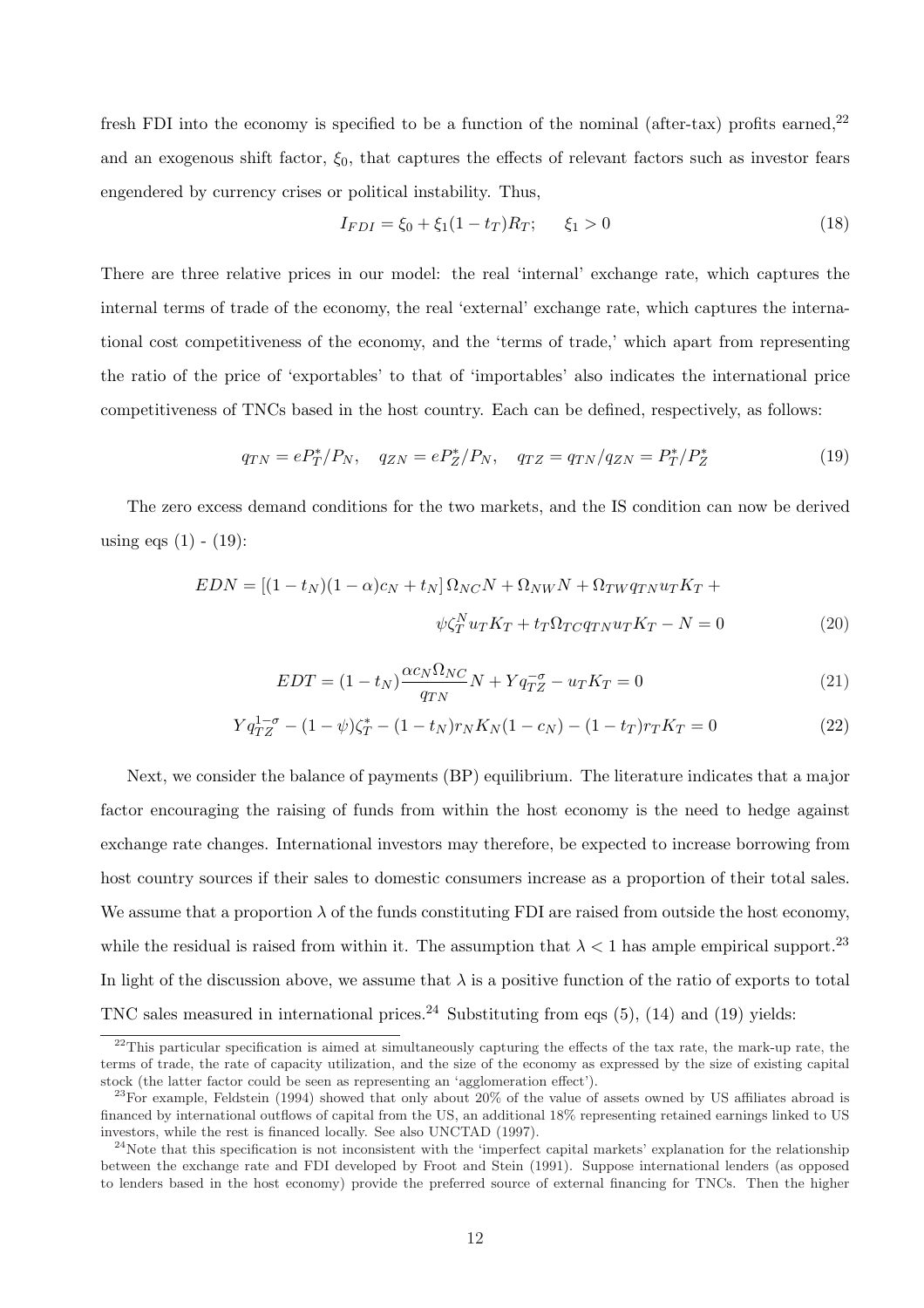$$
\lambda = \omega \left( \frac{Y(q_{TZ})^{1-\sigma}}{u_T K_T} \right) \tag{23}
$$

The BP equilibrium condition can be derived from eqs (1) - (19) and (23), and expressed, in terms of the international price level as:<sup>25</sup>

$$
BPS = Y(q_{TZ})^{1-\sigma} - (1-\psi)\zeta_T u_T K_T - (1-t_T)u_T K_T q_{TZ} \Omega_{TC} - (1-t_N)(1-c_N)\frac{\Omega_{NC}}{q_{ZN}}N - (1-\lambda)[\xi_0 + \xi_1(1-t_T)u_T K_T q_{TZ} \Omega_{TC}] - \Delta Res = 0
$$
\n(24)

where BPS denotes a BP surplus and  $\Delta Res$  represents the official reserves transactions due to changes in the sum of the current and capital accounts. Consistent with our assumption of a fixed exchange rate, we assume that official reserves vary endogenously to maintain external equilibrium.

To recap our discussion, we have derived a system of four equilibrium conditions – one each for zero excess demand in the two sectors, one for macroeconomic equilibrium in the goods market, and one for the balance of payments – in three variables,  $P_N$ ,  $u_T$ , and  $\Delta Res$ .  $P_N$  and  $u_T$  are assumed to adjust simultaneously to clear the markets for non-tradables and tradables, respectively. A resort to Walras's law allows us to exclude the IS equation from our analysis as superfluous.<sup>26</sup> Official reserve transactions then maintain the balance of payments equilibrium. Thus, eq. (24) is solved recursively for  $\Delta Res$ after  $P_N$  and  $u_T$  are solved for simultaneously using eqs (20) and (21). Since the three equations constituting our system are non-linear, the model has to be solved by totally differentiating these equations with respect to the three endogenous variables. In abbreviated notation,  $J.u = \chi$ , where **J** is the Jacobian of the system consisting of eqs  $(20)$ ,  $(21)$ , and  $(24)$ , **u** is the vector of endogenous variables, and  $\chi$  is the vector of exogenous variables or parameters.

Figure 1 presents the system graphically,  $27$  which can be analyzed under several alternative scenarios, depending on the assumptions made regarding the nature of EPZ production and output.<sup>28</sup> We focus on four for the sake of brevity. Table 1 provides a schematic summary.

**Case EE:** International demand for the tradable good is relatively *price-elastic*, i.e.,  $\sigma > 1$ , and the EPZ is an isolated enclave that purchases very few intermediate inputs from the domestic economy, i.e.,  $\Lambda$  and  $\psi$  are relatively small.

the proportion of the TNCs' sales denominated in the international currency, the lower the potential 'wealth effects' on the ability of the TNCs to fulfill their repayment obligations in the wake of nominal depreciation of the host country currency.

<sup>&</sup>lt;sup>25</sup>Notice that we assume away international non-FDI capital flows and interest rate channels.

 $^{26}$ It can be shown that eq. (22) can be derived from eqs (20) and (21).

 $27\text{Since our analysis concerns the *local* properties of the system, we approximate the curves by straight lines.$ 

<sup>&</sup>lt;sup>28</sup>See the unpublished appendix, which is available on request, for a more detailed discussion of the derivation of the relative slopes of the various curves under alternative scenarios.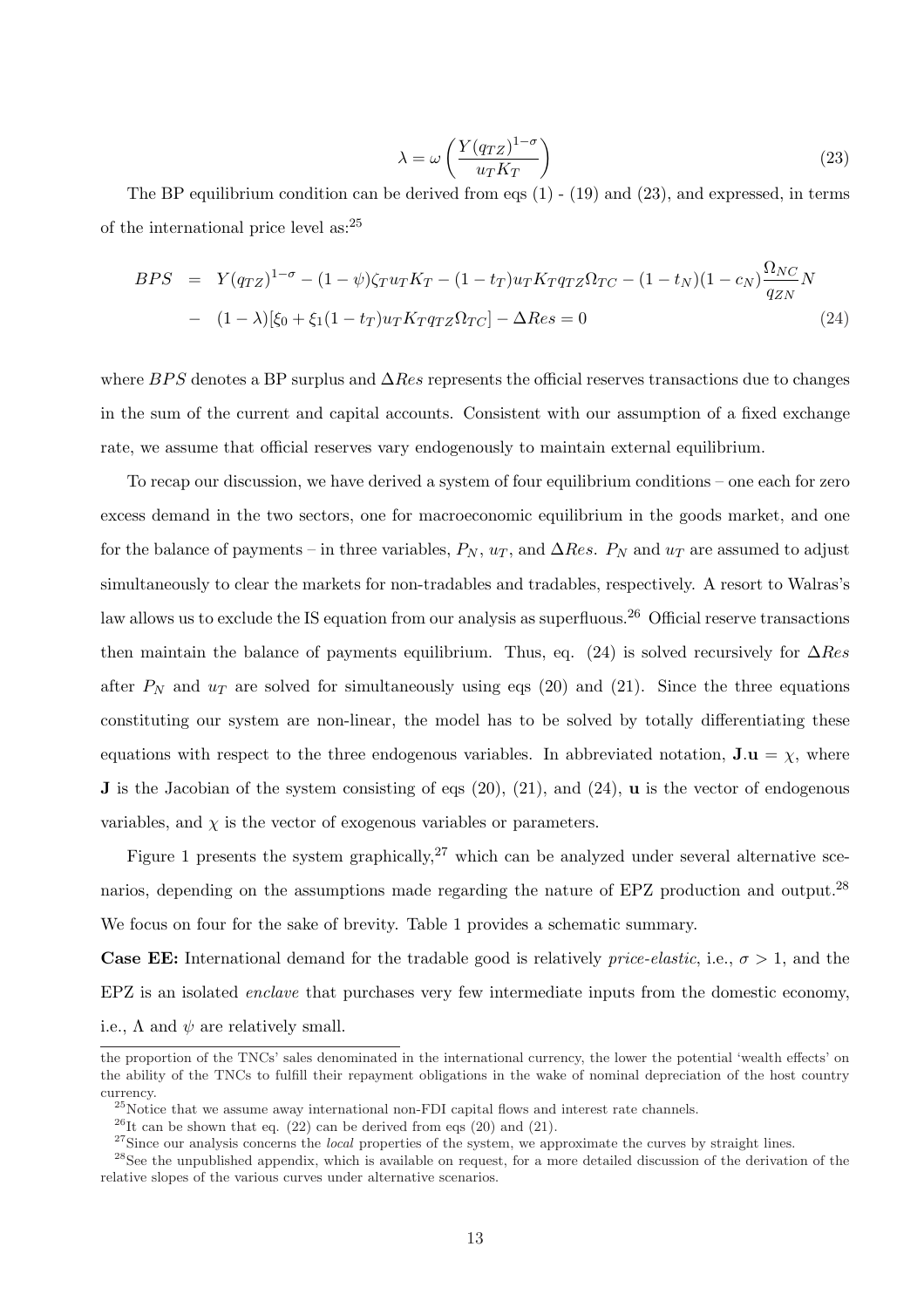**Case EA:** International demand for the tradable good is relatively *price-elastic*, i.e.,  $\sigma > 1$ , and the EPZ is *assimilated* in the sense that it purchases a large proportion of its intermediate inputs from the domestic economy, i.e.,  $\Lambda$  and  $\psi$  are relatively large.

**Case IE:** International demand for the tradable good is relatively *price-inelastic*, i.e.,  $\sigma < 1$ , and the EPZ is an isolated *enclave*, i.e.,  $\Lambda$  and  $\psi$  are relatively small.

**Case IA:** International demand for the tradable good is relatively *price-elastic*, i.e.,  $\sigma < 1$ , and the EPZ is *assimilated*, i.e.,  $\Lambda$  and  $\psi$  are relatively large.

The NN curve, which represents the locus of points along which the non-tradable goods market is in equilibrium, has a positive slope. An increase in the rate of utilization in the EPZ raises total EPZ wages, demand for domestic intermediates, and government revenues from taxes on TNCs, creating excess demand for the non-tradable good. The price of the non-tradable good will therefore, rise to restore equilibrium in the N-sector by squeezing out the excess demand through lower non-tradable good consumption and a decline in government spending due to the lower real value of tax revenues from TNCs. Furthermore, it can be shown that under reasonable assumptions, NN will be relatively flat if the EPZ is an enclave, and relatively steep if it is assimilated. The intuition is simple. The price of the non-tradable good will be relatively less sensitive to changes in capacity utilization in the EPZ if the latter exists as an isolated entity with few backward linkages.

The TT curve, which represents the locus of points along which the tradable goods market is in equilibrium, is negatively sloped. A real internal appreciation (rise in  $P_N$ ) has contradictory effects on international and domestic demand for tradables. While the former falls due to the 'feedback' effects of higher input prices, the latter rises due to the increased purchasing power of N-caps. Assuming that international demand dominates, an excess supply results. The rate of capacity utilization will decline to remove the excess supply. It can be shown that under reasonable assumptions, TT will be relatively steep if the EPZ is an enclave, and relatively flat if it is assimilated. The intuition is simple. A higher proportion of domestic intermediates, as in the case of an assimilated EPZ, would ensure the creation of a relatively large excess demand for the tradable good following a real internal depreciation. A greater rise in utilization will therefore, be required to remove the excess demand. In other words, production in the EPZ will be relatively less sensitive to changes in the price of the non-tradable good if it exists as an isolated entity with few backward linkages. Furthermore, the TT curve will be relatively flat if international demand for the EPZ product is relatively price-elastic, and relatively steep otherwise.

The BB curve represents the locus of points along which the balance of payments is in equilibrium.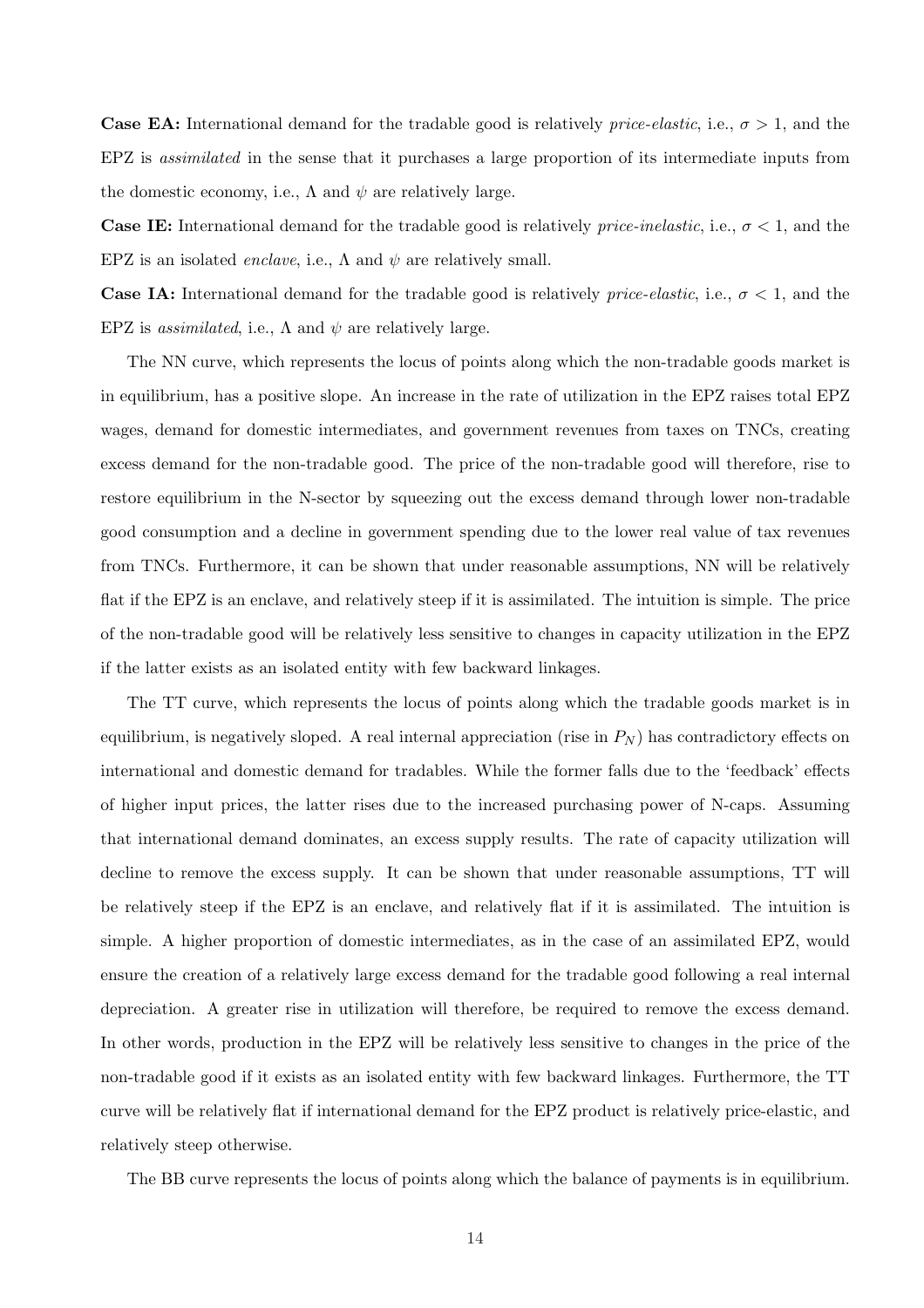If international demand is price-elastic, a real internal appreciation creates a balance of payments deficit, mainly by reducing exports and the proportion of FDI financed out of foreign currency resources. However, if international demand is relatively price-inelastic, a real internal appreciation boosts the value of exports (even though the export volume falls) and the proportion of FDI being financed out of foreign currency resources. Imports by N-caps increase, but if the latter maintain a relatively small share of N-sector output and the initial export volume is high, then the overall consequence is a balance of payments surplus. We therefore assume that a real internal appreciation creates a deficit under cases EE and EA, and a surplus under cases IE and IA. In cases EE and EA, capacity utilization in the EPZ will have to decline to restore external equilibrium through lower imports of intermediates and capital goods, and a switch towards greater financing of FDI through foreign currency resources. In cases IE and IA, on the other hand, capacity utilization will have to rise to achieve the same end. An increase in the elasticity of international demand for EPZ products will tend to make the BB curve flatter. Furthermore, the BB curve will tend to be flatter if the EPZ is assimilated since in this case a rise in capacity utilization creates a relatively small balance of payments deficit (due to relatively low imports of intermediate inputs). The real exchange rate adjustment required to remove the deficit will also be correspondingly small.

Figure 1 illustrates these alternative scenarios. A few observations are in order regarding the relative slopes of the curves. Consider first the relative slopes of the TT and BB curves in Figs 1(a) and 1(b). As discussed earlier, TT and BB will be relatively flat when the EPZ is assimilated. However, under plausible assumptions,  $29$  BB is likely to be even flatter than TT when the EPZ is an enclave and steeper when it is an enclave. Consider next the relative slopes of the NN and BB curves in Figs  $1(c)$  and  $1(d)$ . As mentioned earlier, NN is flatter when the EPZ is an enclave. The BB curve for the case when international demand is relatively inelastic, on the other hand, is flatter when the EPZ is assimilated. Thus, we assume that NN is flatter than BB in case IE and steeper in case IA.

#### 4 Comparative Statics

In this section, we discuss eight types of policy changes and/or exogenous shocks. Table 2 summarizes the results of these and other parameter/policy changes under four alternative scenarios concerning the elasticity of international demand and the extent of backward linkages between the two sectors.

A few general observations about the structure of our model are worth highlighting before we begin our analysis. As mentioned above, our framework implies that adjustments take place in the N-sector

<sup>29</sup>See the unpublished appendix for more details.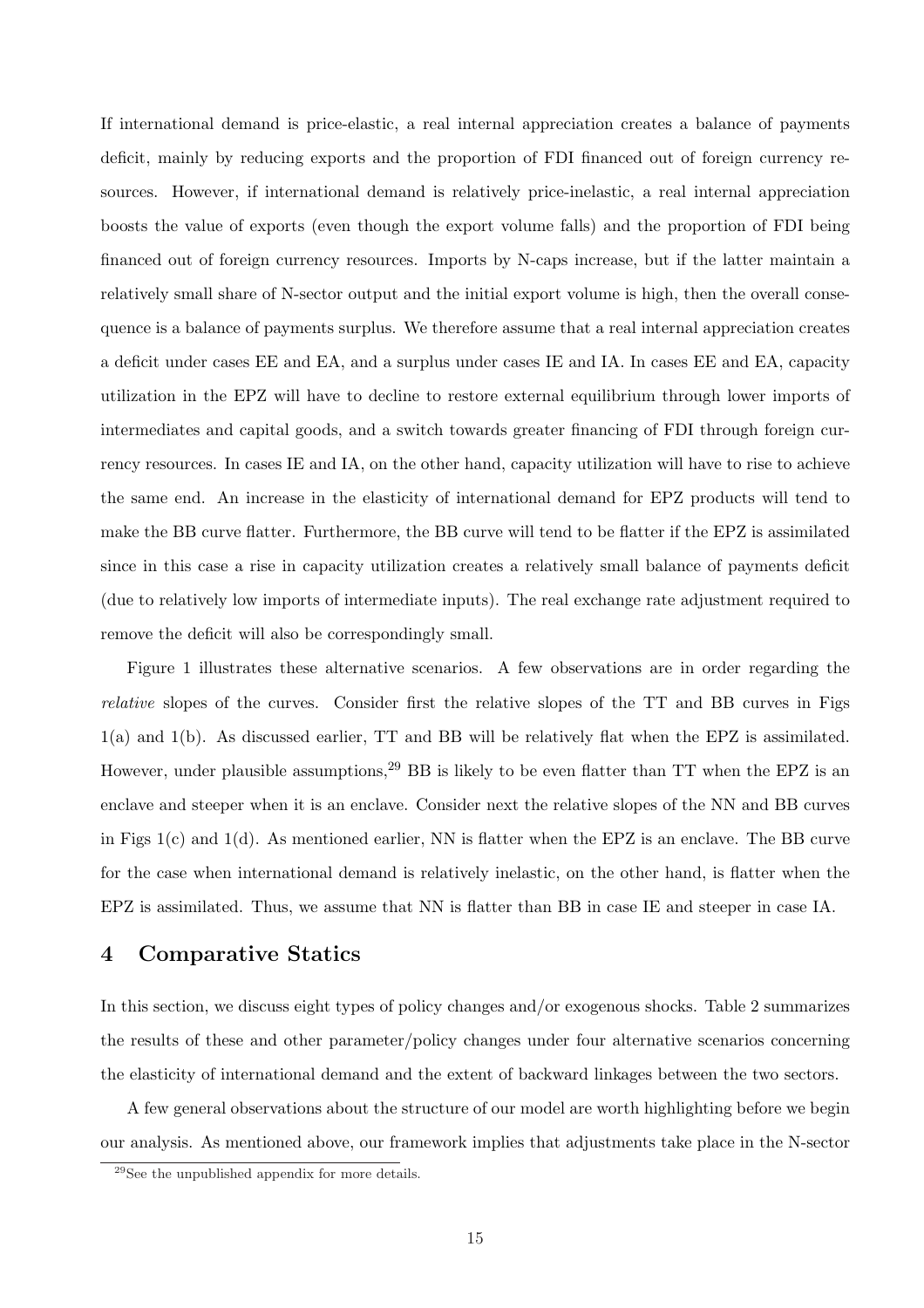and EPZ independent of the balance of payments. The latter then adjusts as a result through official reserve transactions. The linkages between the N-sector and the EPZ imply that each exogenous change that affects one of these sectors has an indirect (or second-order) effect on the other sector. For example, a rise in  $u_T$  (say as a result of higher international demand for EPZ products) will have the indirect effect of raising  $P_N$ , although the effect will be much greater if the EPZ is assimilated then if it is an enclave. Similarly, an increase in  $P_N$  will have the indirect effect of reducing  $u_T$  in the EPZ due to lower (internal and external) demand for its output, although the effect will be much greater for an assimilated EPZ. Finally, changes in both  $P_N$  and  $u_T$  that occur as a result of exogenous shocks will have indirect effects on the balance of payments, which are in addition to the direct impact of the shocks. For example, a higher  $P_N$  at the new equilibrium will have an indirect effect on the balance of payments (negative when international demand is elastic and positive otherwise). Similarly, a higher  $u<sub>T</sub>$  at the new equilibrium will have an indirect adverse impact on the balance of payments.

#### 4.1 Tax concessions for the TNCs

Consider one of the simplest cases. The level of taxation in a country is generally considered to be an important determinant of FDI inflows, especially in the case of the more footloose kind of vertical investments. As mentioned in Section 2, many governments have offered tax benefits to TNCs in an attempt to attract FDI. A recent study, Mutti and Grubert (2004), found that the tax sensitivity of TNCs is greater for: (i) investment geared towards export markets rather than the domestic market, and (ii) developing countries than developed countries, and that it seems to be increasing over time.<sup>30</sup> In the context of our model, it can be demonstrated that:  $EDN_{t_T} > 0$ ,  $EDT_{t_T} = 0$ ,  $BPS_{t_T} > 0$ , where the subscript indicates derivatives with respect to the indicated variable.

**Cases EE, EA:** A reduction in  $t<sub>T</sub>$  shifts income from the government to the TNCs, reducing consumption demand for the non-tradable good. The ensuing real internal depreciation translates into a decline in external terms of trade, boosting the international competitiveness of the EPZ, and as an indirect effect, raising the rate of capacity utilization. Since TNCs do not consume EPZ output there is no direct effect of a reduction in  $t_T$  on demand for EPZ output. Thus, both utilization and the real internal exchange rate are higher (i.e., the latter has depreciated) at the new equilibrium.<sup>31</sup> Turning to the balance of payments, by increasing the magnitude of after-tax TNC profits, a reduction in  $t_T$ has a negative direct impact (due to increased remittances and imports of capital goods). Higher utilization in the EPZ complements this negative effect. However, the indirect effect emanating from

<sup>30</sup>Also, see UNCTAD (2001) and Nam and Radulesco (2004) for more detailed discussion of these issues.

<sup>&</sup>lt;sup>31</sup>Note that while  $eP_T^*$  is lower,  $P_N$  is even lower at the new equilibrium.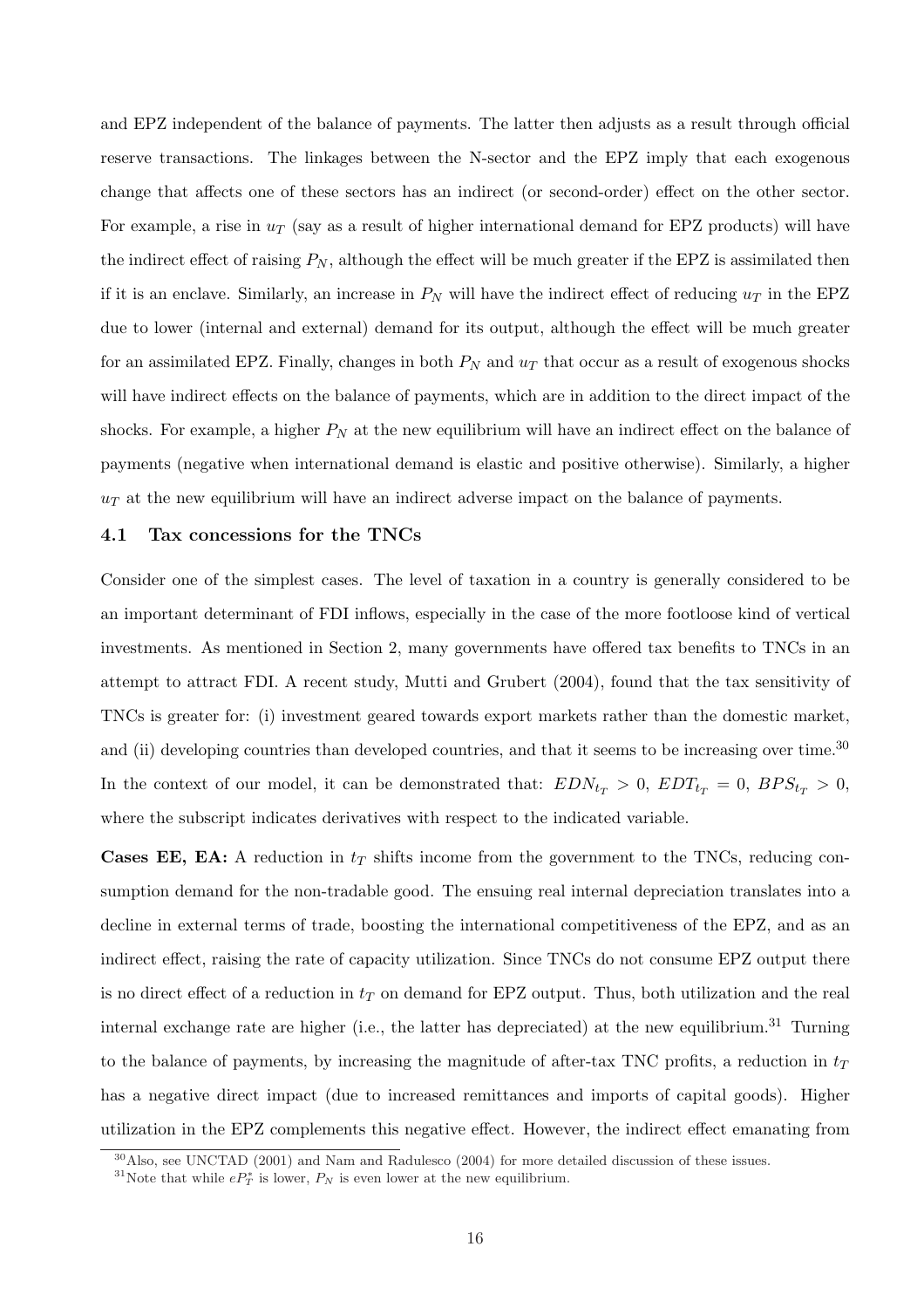the N-sector, i.e., the real internal depreciation, works in the opposite direction by increasing the value of exports and the proportion of FDI financed out of foreign exchange resources. Thus, the balance of payments deteriorates unless the indirect effect via the real internal depreciation is really large. The latter case, which is only possible if the EPZ is an enclave (Case EE) so that the real internal depreciation only has a weak upward effect on utilization, could yield a real internal depreciation large enough for a surplus to exist at the new equilibrium. Thus, a balance of payments deficit is the unambiguous outcome for an assimilated EPZ and the likely one for an enclave EPZ.

Figures 2(a), 2(b) and 2(c) illustrate these effects. A fall in  $t_T$  has no effect on the TT curve, but shifts the NN curve rightwards and the BB curve leftwards. A balance of payments deficit results unless the NN curve shifts dramatically, and as a result, brings  $P<sub>N</sub>$  down radically without significantly raising  $u_T$ , a scenario which is realizable (although unlikely) with an enclave EPZ (see Fig. 2(b)).

Cases IE, IA: The effects of tax concessions are the same as in the elastic case except that the resulting real internal depreciation reduces the value of exports and the proportion of FDI financed out of foreign exchange resources. The net effect is, therefore, an unambiguous deterioration in the balance of payments at the new equilibrium. Figures  $2(d)$  and  $2(e)$  illustrate our discussion.

In summary, tax concessions for TNCs lead to a rise in capacity utilization, a real internal depreciation, and a deterioration of the balance of payments, the only unlikely exception being the case where the EPZ is an enclave and faces elastic international demand, in which case a huge real internal depreciation could possibly induce a surplus. Note that TNCs respond to tax cuts by increasing output (and, by implication, employment). It can be shown that FDI inflows are likely to increase as well.<sup>32</sup> The balance of payments-related effects, however, are less benign.

#### 4.2 Tax concessions for owners of capital in the N-sector

What if the government offers tax concessions to N-caps instead? It can be demonstrated that:  $EDN_{t_N} > 0$ ,  $EDT_{t_N} < 0$ ,  $BPS_{t_N} > 0$ . Thus, unlike tax concessions for TNCs, such concessions for N-caps do have a direct impact on both the N-sector and the EPZ.

**Cases EE and EA:** A reduction in  $t_N$  shifts spending power from the government to N-caps. Since the government has a unitary marginal propensity to consume domestic output, an excess supply of this good is created, which leads to a real internal depreciation. The indirect effect of the depreciation on the EPZ is to boost utilization. A decline in their taxes increases N-caps' consumption of the tradable good, creating excess demand in the EPZ at a given level of exports. The rate of utilization will rise as a result, the indirect effect of which is to raise the price of the non-tradable good. Thus, while

<sup>&</sup>lt;sup>32</sup>The unpublished appendix, available on request, contains a more detailed treatment of the effects on FDI.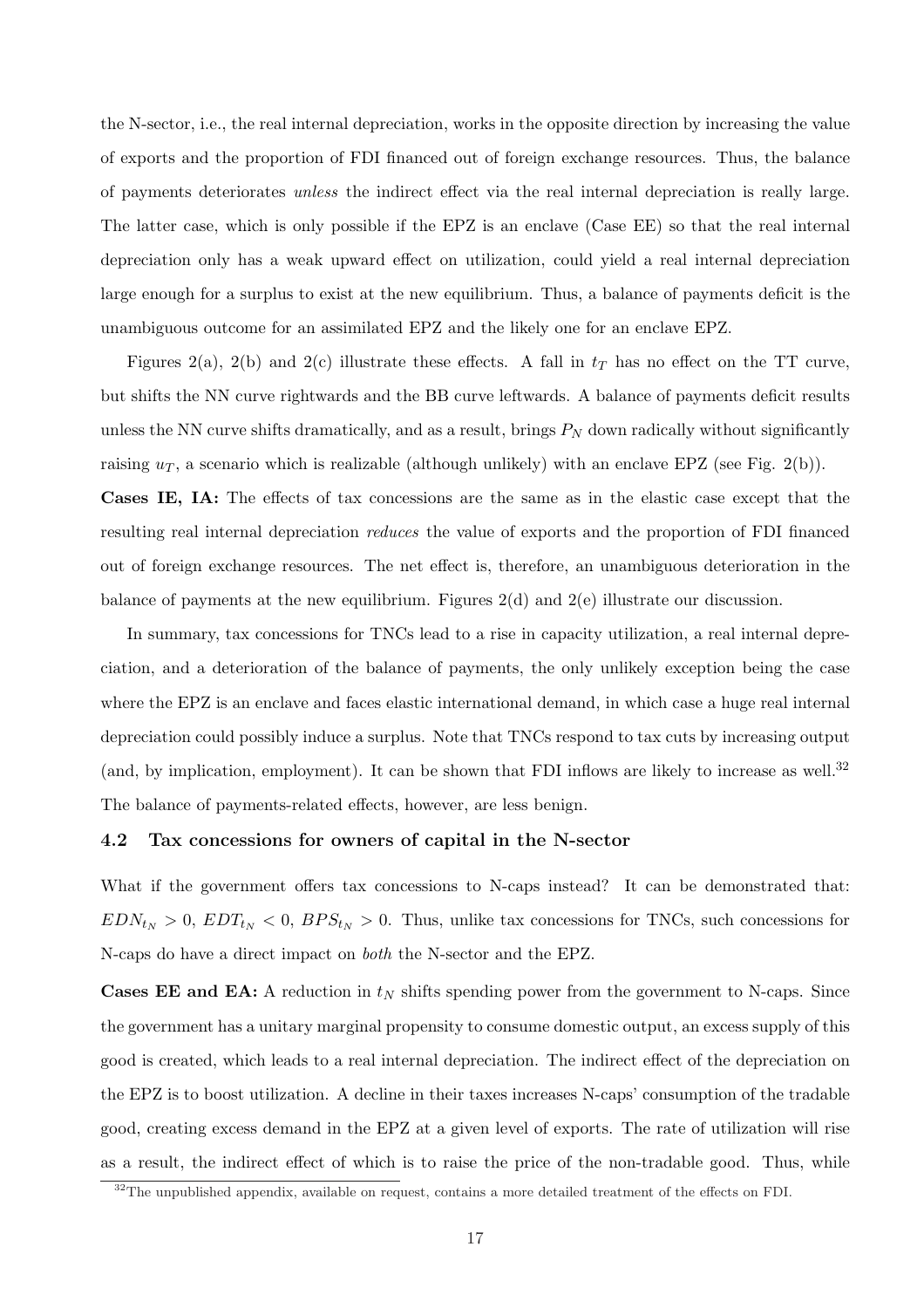utilization is higher at the new equilibrium, the real internal exchange rate is higher (has depreciated) if the EPZ is an enclave (so that the direct effect of the tax cuts on the N-sector dominates), and lower (has appreciated) if the EPZ is assimilated (so that the indirect effect of higher utilization dominates). Turning to the balance of payments, by increasing the magnitude of domestic (N-sector) profits, a reduction in  $t_N$  has a negative direct impact via greater import of capital goods. Higher utilization in the EPZ at the new equilibrium magnifies the deterioration. The effect of the real internal appreciation (where the EPZ is assimilated) is also negative while the effect of the real internal depreciation (where the EPZ is an enclave) is positive. Thus, the balance of payments deteriorates unless the real internal depreciation is really large. This relatively unlikely scenario is plausible only if the EPZ is an enclave so that an increase in utilization does not significantly raise  $P_N$ . Thus, a balance of payments deficit is the unambiguous outcome for an assimilated EPZ and the likely one for an enclave EPZ.

Cases IE and IA: The effects of tax concessions for N-caps are the same as in the elastic case except that the real internal depreciation (where the EPZ is an enclave) has a negative impact on the balance of payments. The overall effect on the balance of payments is negative unless the indirect effect of rising utilization leads to a massive real internal appreciation. This latter scenario, although unlikely to be strong enough to result in a surplus, is nevertheless possible if the EPZ is assimilated so that rising utilization has a strong effect on  $P_N$  through backward linkages. Thus, a balance of payments deficit is the unambiguous outcome for an enclave EPZ and the likely one for an assimilated EPZ.

In summary, tax concessions for N-caps lead to a rise in capacity utilization, ambiguous effects on the real internal exchange rate, and a deterioration of the balance of payments, the only unlikely exceptions to the latter result being the cases where the EPZ is an enclave and faces elastic international demand, or the EPZ is assimilated and faces inelastic international demand.<sup>33</sup> Note that TNCs respond to tax cuts by increasing output even if they are not the intended direct beneficiaries of such cuts. It can be shown that FDI inflows are likely to increase as well, especially if the EPZ is assimilated.

#### 4.3 Wage suppression in the EPZ

Many governments have revised their labor laws in recent years to attract foreign investors. Yet others have pursued other approaches to control or even lower domestic wage levels (by weakening unions for example).<sup>34</sup> This is not surprising perhaps given the rapid evolution of international production networks in recent decades, which would tend to make international demand for labor more wageelastic. For example, estimates derived by Brainard and Riker (1997) suggest that while US parent

 $33$ In this sense, possible conditions for the creation of a balance of payments surplus under conditions of elastic and inelastic international demand are the mirror images of each other.

<sup>&</sup>lt;sup>34</sup>See UNCTAD (2003) for a discussion of 'wage suppression' in recent decades in developing countries.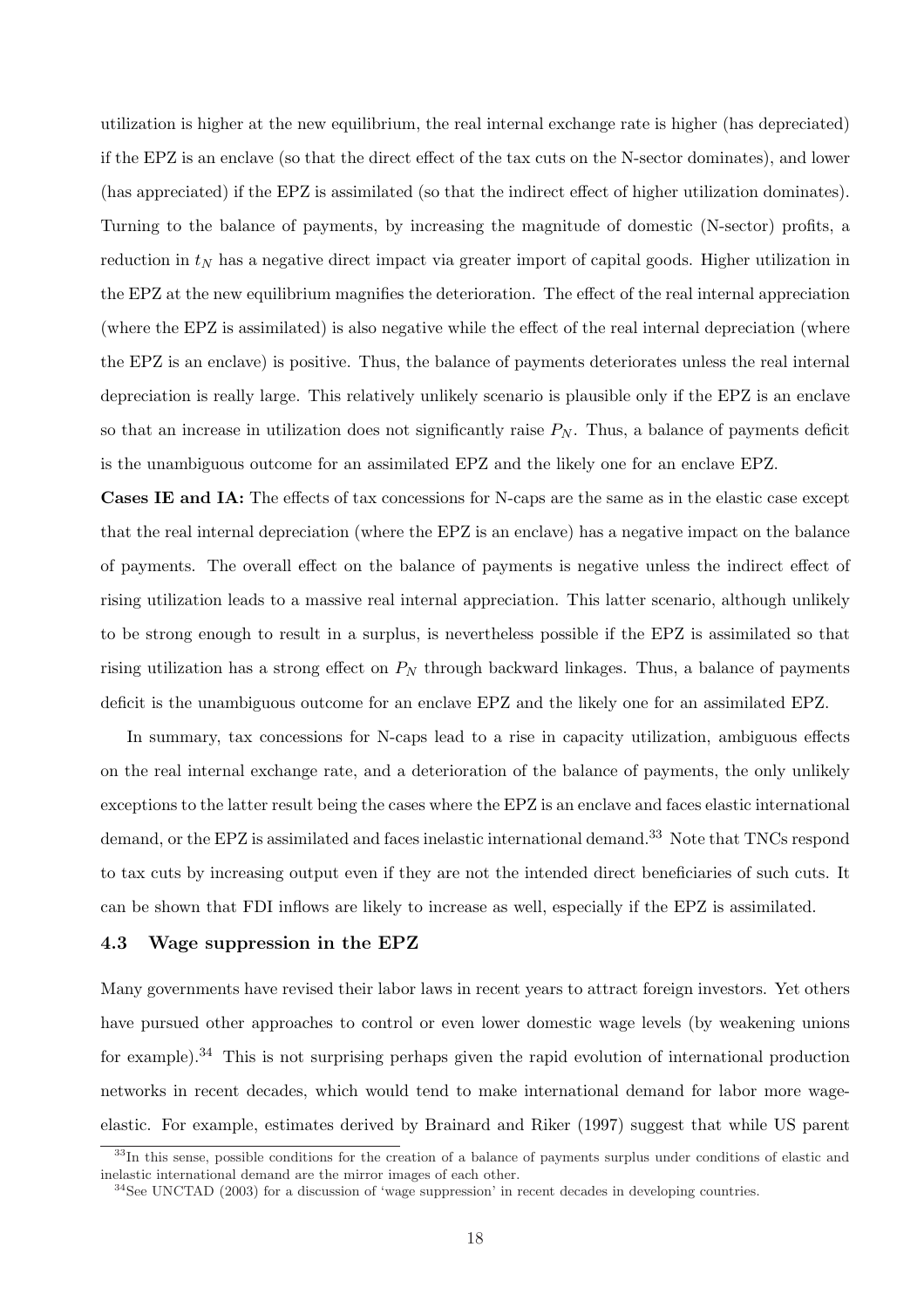employment falls negligibly when wages in Mexico fall, affiliate employment in other developing countries such as Malaysia falls by 10 percent. This suggests that TNC employees in developing countries compete mainly with each other rather than with employees in the parent (mostly industrial) country. Suppose our economy attempts to enhance its attractiveness to international investors by weakening the bargaining power of EPZ workers. Suppose further that this results in a decline in the wage level in this sector. It can be demonstrated that:  $EDN_{w_T} > 0$ ,  $EDT_{w_T} < 0$ ,  $BPS_{w_T} \ge 0$ .

**Cases EE and EA:** The direct impact of a reduction in  $w_T$  on the N-sector results from the lower share of wages in the EPZ, lower TNC profits (and thus, government revenues) when measured in terms of the non-tradable good, and substitution by N-caps away from the non-tradable good. The ensuing real internal depreciation boosts the international competitiveness of the EPZ, and has the indirect effect of raising utilization. The direct effect of a decline in  $w_T$  on the EPZ is to increase international and domestic demand for its output, and to raise utilization as a result, which in turn has the indirect effect of putting upward pressure on the price of non-tradables. Utilization is, therefore, higher at the new equilibrium. The direct effect of a lower  $w_T$  on the balance of payments is favorable, thanks to the increase in international competitiveness, which is complemented by a decline in the value of capital goods imports. This positive direct effect is counteracted by the rise in utilization. The level of the new equilibrium real internal exchange rate therefore, makes one or the other result more likely. As mentioned above, the direct effect of lower wages is to depreciate it, while the indirect effect of higher utilization is to appreciate it. Assuming that the direct effect dominates in an enclave EPZ while the indirect effect dominates in an assimilated EPZ, the overall impact on the balance of payments is more likely to be positive if the EPZ is an enclave and negative otherwise.

Cases IE and IA: The effects of wage repression are the same as in the elastic case except that: (i) due to the decline in the value of exports, the direct effect on the balance of payments is negative, and (ii) while the real internal depreciation in the presence of an enclave EPZ has a negative effect on the balance of payments, the real internal appreciation in the presence of an assimilated EPZ has the opposite impact. The overall effect on the balance of payments is therefore, unambiguously negative for an enclave EPZ, and likely so for an assimilated EPZ. The only scenario which could yield a different outcome is one where declining real wages have a very strong impact on utilization in an assimilated EPZ, which could then appreciate the real internal exchange rate – and by extension the value of exports – dramatically enough to result in a balance of payments surplus.

In summary, wage repression in the EPZ leads to a rise in capacity utilization, a real internal depreciation when the EPZ is an enclave and a real internal appreciation when it is not. The overall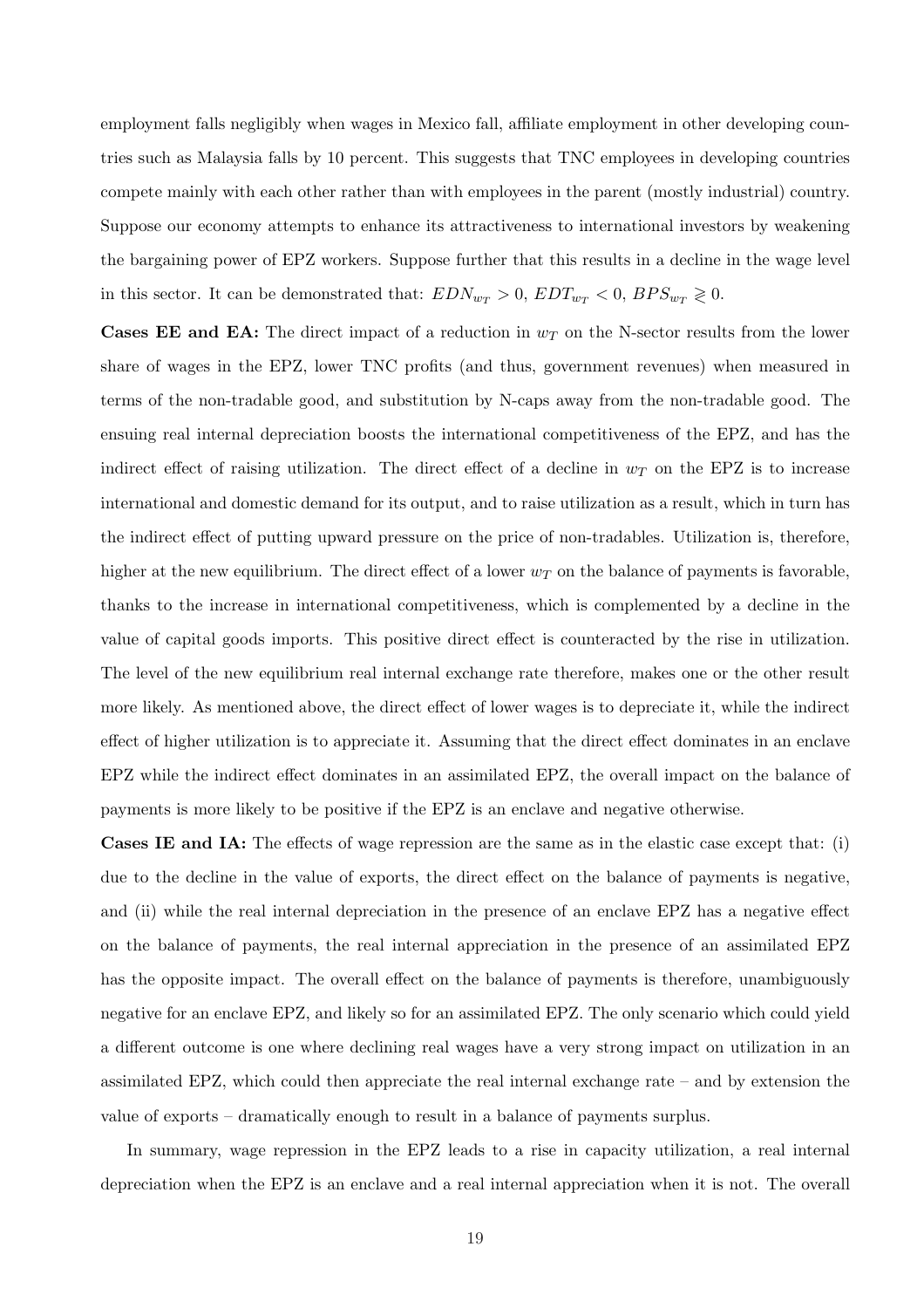impact on the balance of payments is unambiguously negative when the EPZ faces inelastic international demand and is an enclave, more likely to be positive when international demand is elastic and the EPZ is an enclave, and more likely to be negative when the EPZ is assimilated (irrespective of the elasticity of international demand). TNCs respond to wage cuts by increasing output. It can be shown that FDI inflows are likely to increase if the EPZ is assimilated and decline otherwise.

#### 4.4 Wage suppression in the N-sector

What if the government tries to improve investment conditions by lowering wages in the N-sector instead? It can be demonstrated that:  $EDN_{\bar{v}_N} > 0$ ,  $EDT_{\bar{v}_N} < 0$ ,  $BPS_{\bar{v}_N} > 0$ .

**Cases EE and EA:** A reduction in  $\bar{v}_N$  shifts demand for the non-tradable good from N-workers to Ncaps and the government. Assuming that workers are the main source of demand for the non-tradable good,<sup>35</sup> a real internal depreciation is required to remove the resulting excess supply. The resulting increase in competitiveness has the indirect effect of raising utilization in the EPZ. Since N-caps' demand for tradable goods rises, the direct effect of a fall in  $\bar{v}_N$  on the EPZ is to raise utilization. This puts upward pressure on the price of the non-tradable good through backward linkages. Turning to the balance of payments, the direct effect of a lower N-sector real wage is unfavorable, contrary to the case where EPZ wages fall. This is because an increase in the share of N-caps increases capital goods imports while having no direct bearing on external competitiveness.<sup>36</sup> The indirect effect of higher utilization is also negative. The overall consequence is a balance of payments deficit barring the unlikely scenario where the EPZ is an enclave, and the real internal depreciation resulting from the direct effect on the N-sector is large enough to offset the other direct and indirect negative effects. Cases IE and IA: The effects are largely similar to the elastic case except that the real internal depreciation resulting from the direct effect on the N-sector reduces the value of exports, while the real internal appreciation resulting from the indirect effect of higher utilization has the opposite effect. Overall the balance of payments deteriorates barring the relatively unlikely case where the EPZ is assimilated and the real internal appreciation resulting from higher capacity utilization is large enough to offset the other negative effects on the balance of payments.

In summary, wage repression in the N-sector leads to a rise in capacity utilization, a real internal depreciation when the EPZ is an enclave and a real internal appreciation when it is assimilated. The impact on the balance of payments is unambiguously negative when: (a) the EPZ is assimilated and faces elastic international demand conditions or,(b) the EPZ is an enclave and faces inelastic

<sup>&</sup>lt;sup>35</sup>Since, unlike N-caps, they spend their entire income on the non-tradable good.

<sup>&</sup>lt;sup>36</sup>This follows from the assumption that, unlike their EPZ counterparts, N-caps do not have any market power.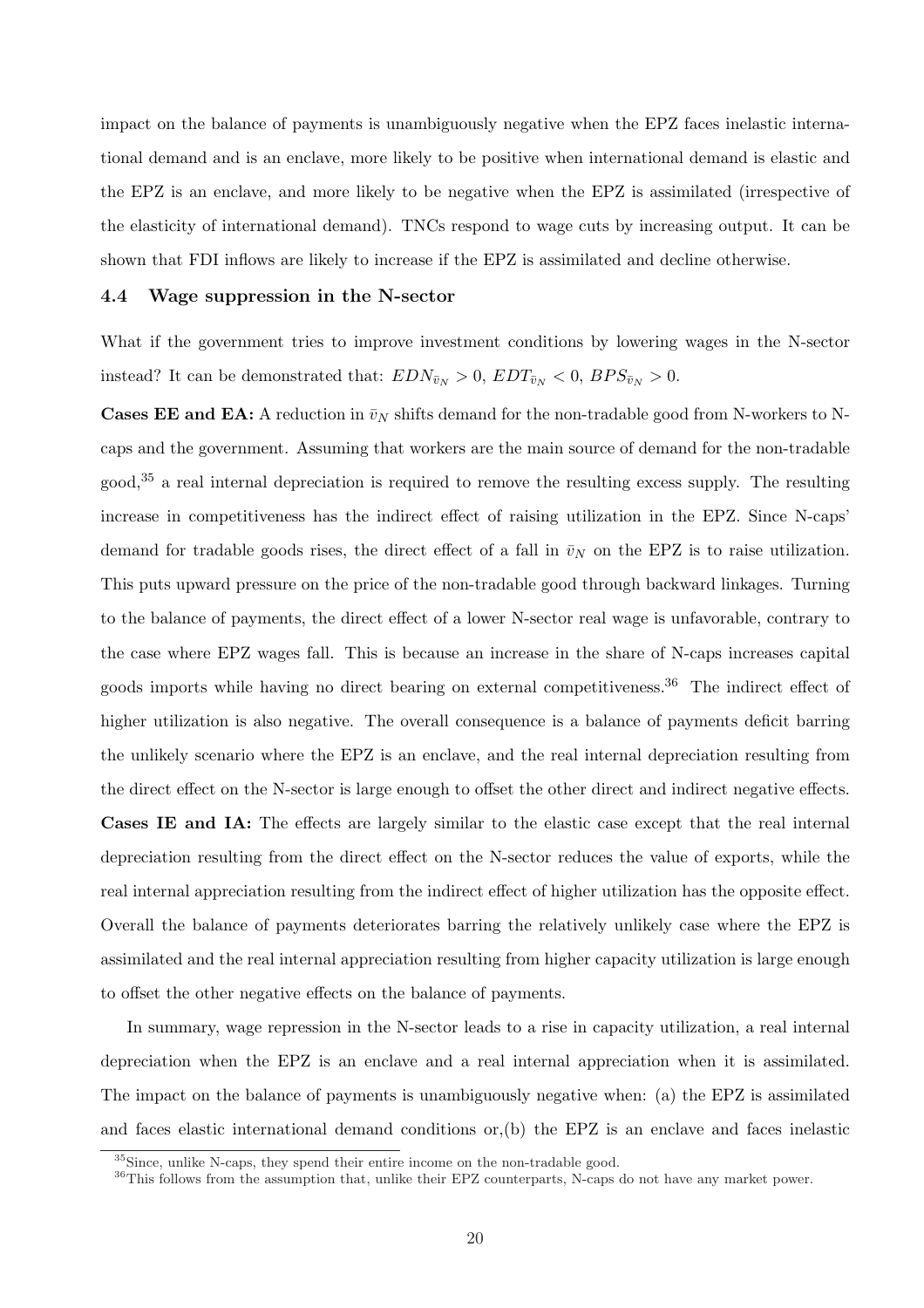international demand conditions. Moreover, the impact is relatively likely to be negative in the other two cases as well. TNCs respond to wage cuts by increasing output. It can be shown that FDI inflows are likely to increase, especially if the EPZ is assimilated.

#### 4.5 A decline in the EPZ's use of domestic intermediate inputs

Suppose the EPZ reduces its use of domestically produced inputs (say due to relaxed domestic content or rules of origin requirements). It can be demonstrated that:  $EDN_{\psi} > 0$ ,  $EDT_{\psi} < 0$ ,  $BPS_{\psi} \geq 0$ .

**Cases EE and EA:** A reduction in  $\psi$  shifts demand away from N-sector output due to lower domestic intermediate input use, substitution towards EPZ output (due to its lower price), and lower government spending due to reduced tax revenues from TNCs.<sup>37</sup> A real internal depreciation is required to remove the resulting excess supply, which has the indirect effect of raising utilization in the EPZ. The direct effect of a fall in  $\psi$  on the EPZ is to lower the price of its output and thus raise domestic and international demand for it. Capacity utilization rises putting upward pressure on the price of the non-tradable good through backward linkages. Since a decline in  $\psi$  lowers the international price of EPZ output, the direct effect on the balance of payments is favorable. The indirect effect of higher utilization, on the other hand, is negative. The overall consequence is therefore, likely to be a balance of payments surplus if the EPZ is an enclave (so that the new equilibrium real exchange rate is higher) and a deficit if it is assimilated (so that the new equilibrium real exchange rate is lower).

Cases IE and IA: The effects are largely similar to the elastic case except that: (a) the direct effect on the balance of payments is negative thanks to falling export prices in the presence of inelastic international demand, and (b) for an enclave EPZ, where the direct effect on the N-sector dominates, the resulting real internal depreciation has a negative impact on the balance of payments, whereas for an assimilated EPZ where the indirect effect of rising capacity utilization dominates, the resulting real internal appreciation has a favorable effect. Overall the balance of payments deteriorates barring the relatively unlikely case where the EPZ is assimilated and the real internal appreciation is large enough to offset the other negative effects on the balance of payments.

In summary, reduced use of domestic intermediates leads to a rise in capacity utilization, a real internal depreciation when the EPZ is an enclave and a real internal appreciation when it is not. The impact on the balance of payments is: (a) unambiguously negative when the EPZ is an enclave and faces inelastic international demand conditions, (b) likely to be favorable when the EPZ is an enclave and faces elastic international demand, and (c) likely to be unfavorable when the EPZ is assimilated.

 $37$ The latter two impacts follow from the assumption that the use of domestic intermediates imposes extra costs on the TNCs.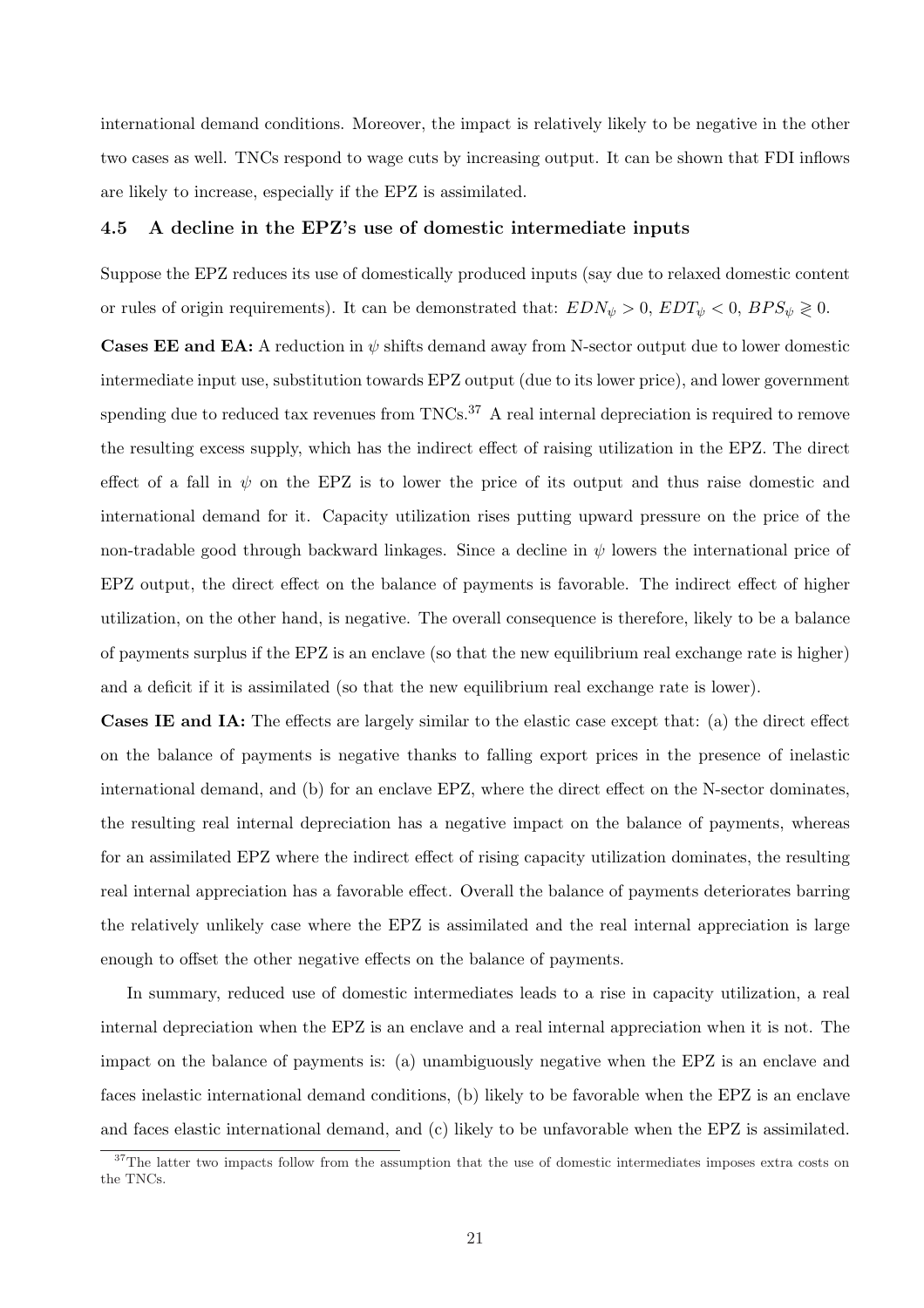TNCs respond to relaxed requirements by increasing output. It can be shown that FDI inflows are likely to increase when the EPZ is assimilated and decline otherwise.

#### 4.6 A rise in labor productivity

A look at eqs (20), (21), and (24) reveals that the effects of a rise in labor productivity in the EPZ will be identical to that of a decline in the nominal wage in that sector. Similarly, a rise in labor productivity in the N-sector will have effects that are identical to those of a rise in the real wage in that sector. The reader is therefore, referred to the discussion in sections 4.3 and 4.4.

#### 4.7 A nominal devaluation

Next, consider the effects of a nominal devaluation aimed at making the tradable goods sector more competitive. It can be demonstrated that:  $EDN_e > 0$ ,  $EDT_e > 0$ ,  $BPS_e \ge 0$ .

Cases EE and EA: A nominal devaluation shifts domestic demand towards the non-tradable good. A real internal appreciation is required to remove the resulting excess demand, which has the indirect effect of lowering utilization in the EPZ in the presence of backward linkages. The direct effect of a nominal devaluation on the EPZ is to lower the international price of its output and thus raise international demand for it. Capacity utilization rises putting upward pressure on the price of the nontradable good through backward linkages. Thus, while the real internal exchange rate is unambiguously lower at the new equilibrium, utilization is higher if the EPZ is an enclave and lower otherwise. Since it increases competitiveness, the direct effect of a nominal devaluation on the balance of payments is favorable. The real internal appreciation, however, has the opposite effect. The overall impact on the balance of payments is likely to be negative if the EPZ is an enclave (and hence sees utilization rise) and positive if it is assimilated (so that utilization declines).

Cases IE and IA: The effects are different from the elastic case in that: (a) the direct effect on the balance of payments is negative due to falling export prices in the presence of inelastic international demand, and (b) the lower real internal exchange rate (appreciation) at the new equilibrium has a favorable effect on the balance of payments. Overall the balance of payments is likely to deteriorate if the EPZ is an enclave (so that utilization is higher at the new equilibrium), and likely to improve if the EPZ is assimilated (so that the higher imported intermediate price pulls down utilization).

In summary, a nominal devaluation leads to a real internal appreciation, greater utilization when the EPZ is an enclave and lower utilization when it is assimilated. The impact on the balance of payments is likely to be positive when the EPZ is assimilated and negative otherwise. TNCs may reduce or increase output following a nominal devaluation. It can be shown that FDI inflows are likely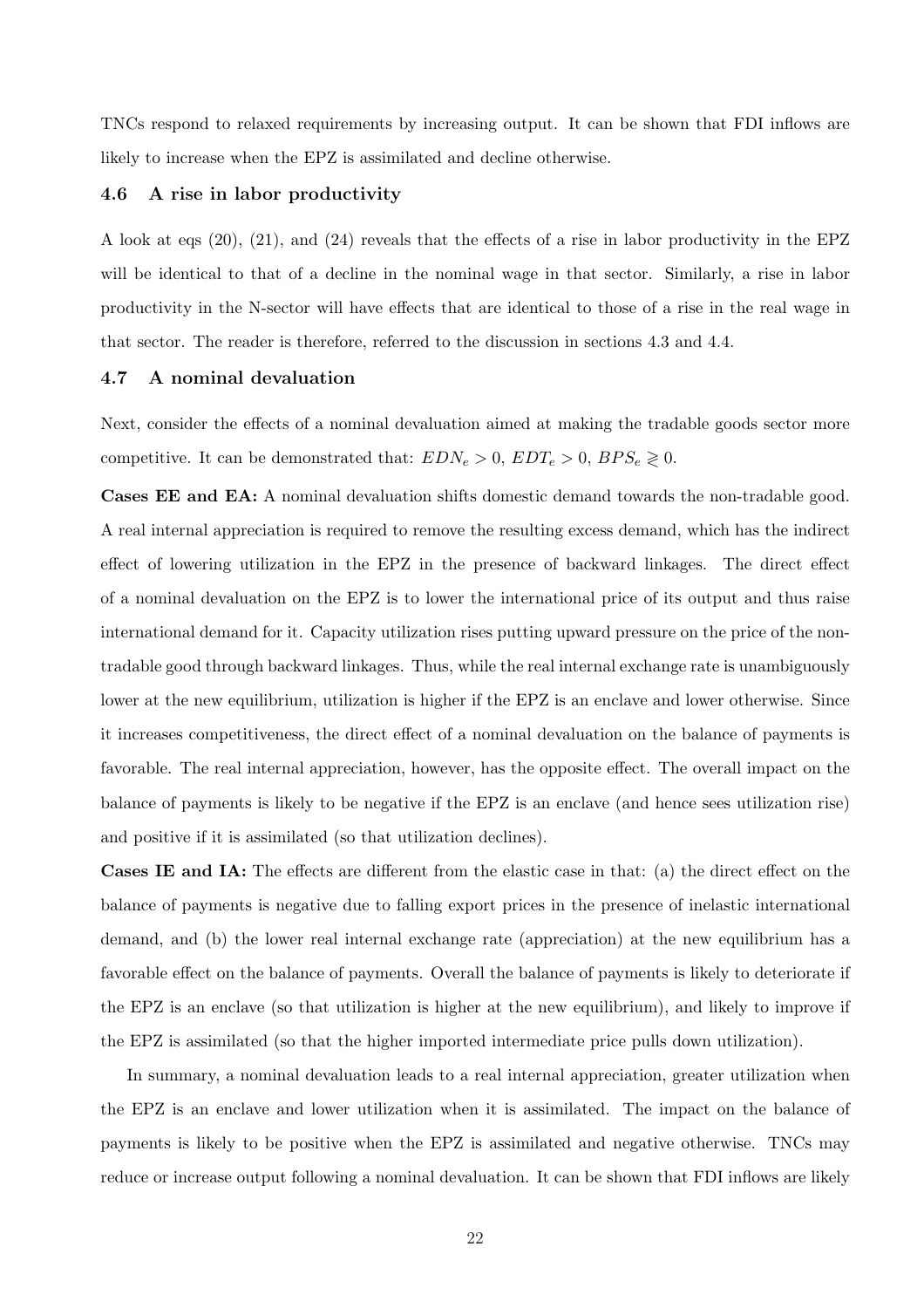to increase when the EPZ is an enclave and decline otherwise.

#### 5 Discussion of Results and Concluding Remarks

Our main objective in this paper has been to explore the balance of payments-related effects of various policy choices frequently pursued by developing country policy makers in an attempt to attract exportoriented FDI. In doing so, we discovered that the consequences of such measures vary depending on several factors, of which we focused on the nature of the products produced in the EPZ and the extent of backward linkages between the EPZ and the domestic economy. More specifically, we divided our analysis into four cases: (i) an enclave EPZ facing relatively price-elastic international demand for its output, (ii) an assimilated EPZ facing relatively price-elastic international demand for its output, (iii) an enclave EPZ facing relatively price-inelastic international demand for its output, and (iv) an assimilated EPZ facing relatively price-inelastic international demand for its output.

The analysis produced some interesting results considering that FDI inflows are generally perceived as conducive to loosening external account constraints in developing countries. For example, wage suppression or gains in labor productivity in the EPZ are likely to result in unfavorable consequences for the balance of payments unless these occur in an enclave EPZ that faces price-elastic international demand. In the latter case, the real internal depreciation due to lower demand for non-tradables would have a favorable impact on the balance of payments while the upward pressure exerted on the price of domestic output by greater international demand would be minimal (due to weak backward linkages).

Wage suppression or gains in labor productivity in the non-tradable (domestic) sector lead to an unambiguously negative effect on the balance of payments (mainly due to the shift in income distribution towards the owners of capital who have a greater proclivity to spend on TNC or international products) unless either: (a) the EPZ is an enclave and faces elastic international demand, or (b) the EPZ is assimilated and faces inelastic international demand. In these cases, a favorable impact on the balance of payments is possible although for different reasons. In the first scenario, the real internal depreciation due to lower demand for domestic non-tradables could have a sufficiently strong impact to ensure a positive overall effect on the balance of payments, while the upward pressure exerted on the price of domestic output by greater international demand would be minimal (due to weak backward linkages). In the second scenario, lower real wages could increase domestic (N-caps') demand for EPZ output, and hence utilization in the EPZ, to an extent where the real internal appreciation caused by backward linkages could lead to an overall surplus. For reasons discussed in section 4.4, however, both these scenarios are unlikely to be realized. Generally a wage decline in the non-tradable sector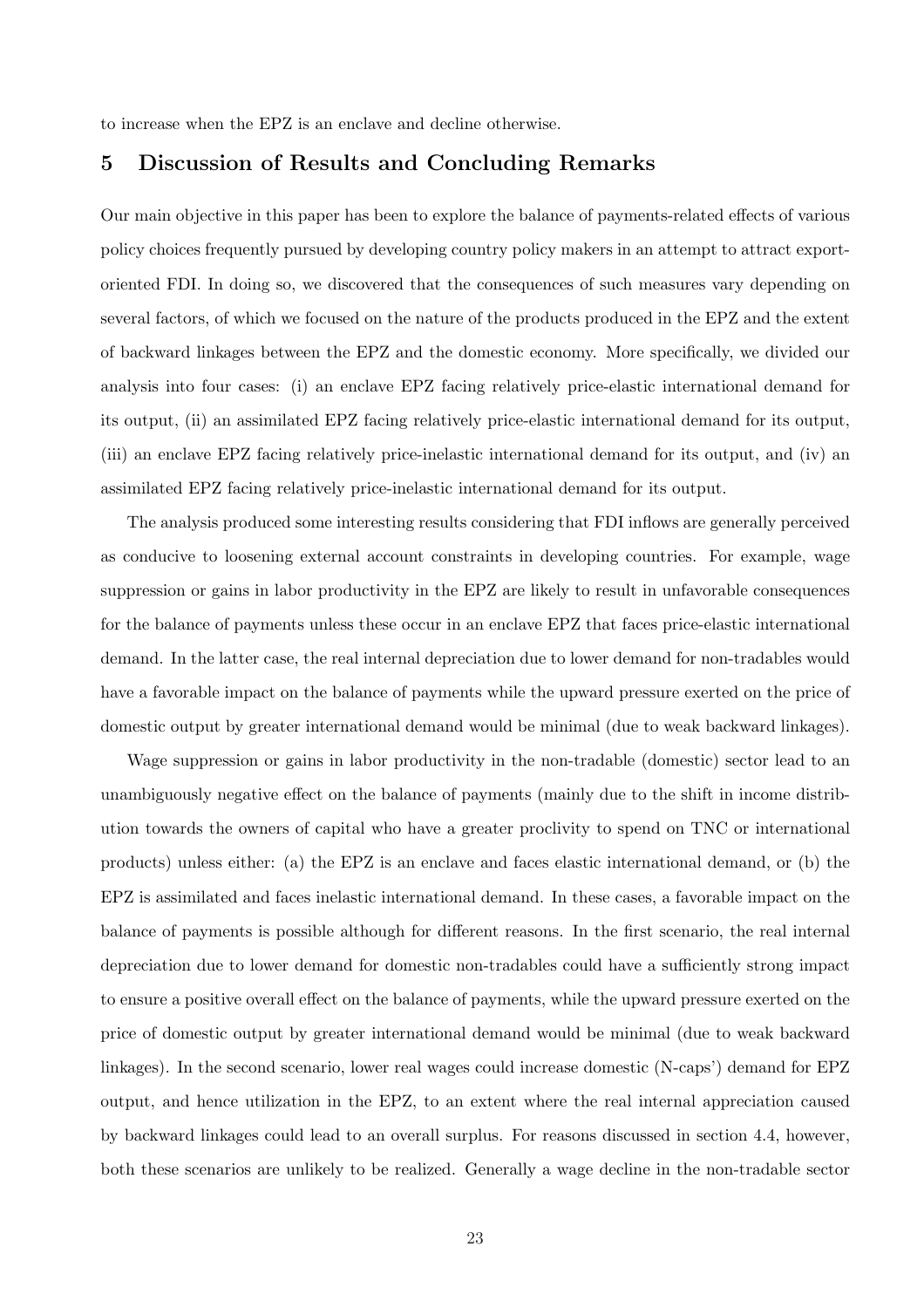is relatively more likely to have a negative impact on the balance of payments than such a decline in the EPZ. This is mainly because, unlike the N-sector, the (limited) pricing power of firms in the EPZ means that a wage decline in that sector directly results in greater price competitiveness.

Tax concessions for either set of owners of capital raise utilization in the EPZ but are likely to have unfavorable consequences for the balance of payments, again mainly due to the shift in income distribution towards groups whose spending is more import-intensive. However, in the presence of strong backward linkages, and by raising utilization in the EPZ, tax concessions for domestic capitalists could result in a real internal appreciation large enough to lead to a surplus when international demand is price-inelastic. In this sense, tax concessions for domestic capitalists are somewhat less likely to have adverse consequences for the balance of payments than such concessions for TNCs.<sup>38</sup>

A relaxation of domestic content or rules of origin requirements, would generally lead to a deterioration of the balance of payments, except for the case where the EPZ is an enclave and faces elastic international demand. In the latter case, the increased competitiveness following from the assumption that cheaper intermediates are available from international markets implies that the direct effect on the balance of payments will be positive. Furthermore, the increase in capacity utilization would not significantly undermine the increase in international competitiveness since the effect on domestic non-tradable prices would be minimal in the absence of strong backward linkages.

Finally, the impact of a nominal devaluation on the balance of payments is ambiguous, and depends mainly on the extent of backward linkages. If the EPZ is an enclave the likely impact is negative, otherwise it is positive. To see why, consider first the case where international demand is price-elastic. Note that while a nominal devaluation results in domestic substitution away from EPZ output, it also leads to international substitution towards it. By increasing competitiveness in international terms, the direct effect of a nominal devaluation on the balance of payments is favorable. However, the real internal appreciation arising from domestic substitution towards non-tradable products offsets the direct positive effect. If the EPZ is assimilated, the resulting indirect effect in the form of lower utilization in the EPZ makes an overall surplus likely. If on the other hand, the EPZ is an enclave, the latter indirect effect is weak, making a deficit likely. Turning to the case where international demand is price-inelastic, the direct effect of the decline in the price of EPZ output (when measured in international terms) is adverse (due to lower value of exports.) The real internal appreciation due

<sup>&</sup>lt;sup>38</sup>Notice that this result partly arises from the feature of our model that whereas a decline in  $t_N$  has a direct effect on the EPZ (due to domestic consumption of EPZ output), a decline in  $t_T$  does not (because owners of TNCs do not consume domestic non-tradables). While a real internal appreciation via a rise in capacity utilization is therefore, the outcome in the former case, a real internal depreciation is the outcome in the latter case.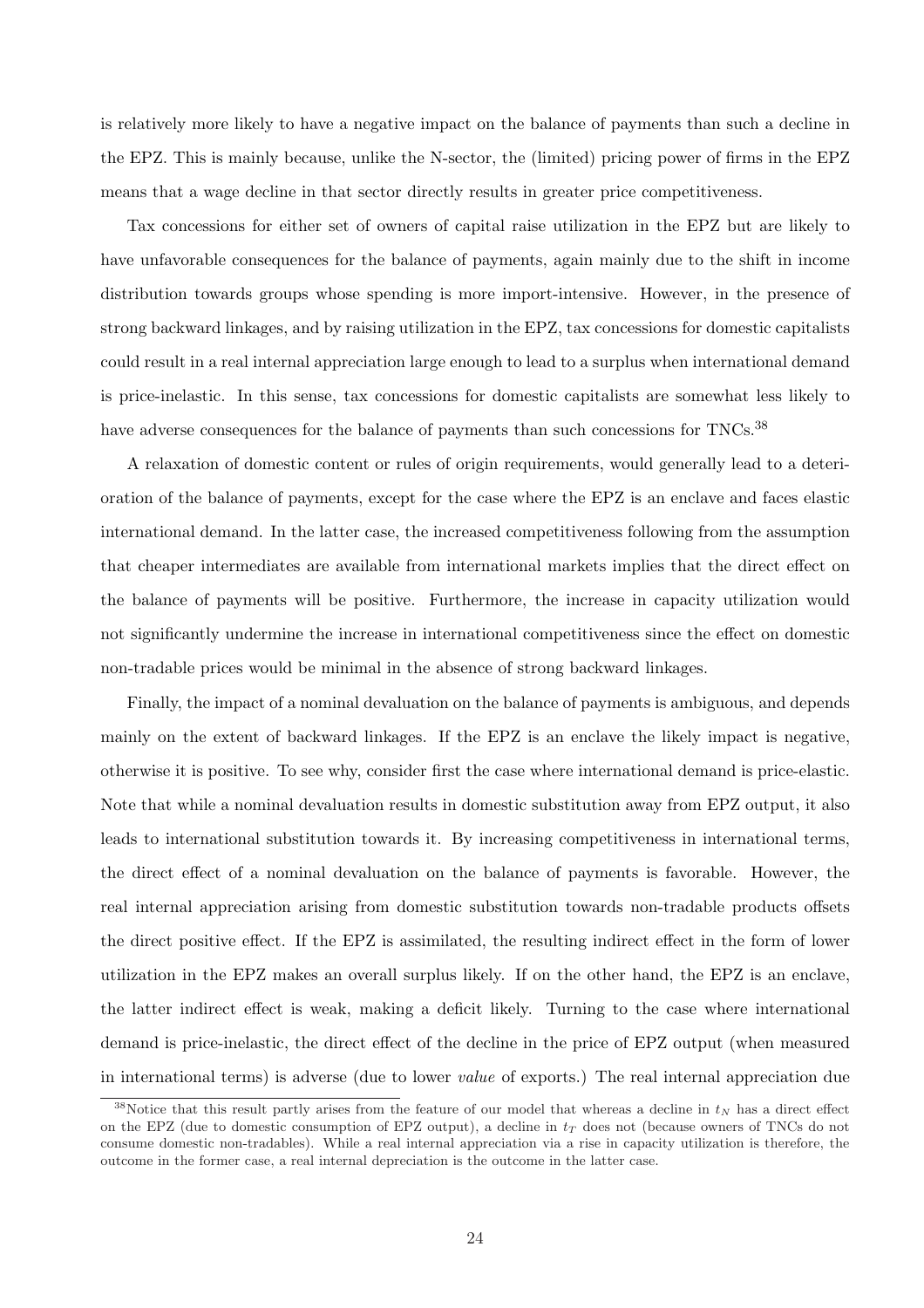to domestic substitution towards non-tradable products offsets this negative effect. Moreover, the resulting fall in demand for EPZ output and hence capacity utilization makes a balance of payments surplus more likely when the EPZ is assimilated. If the EPZ is an enclave, however, the fall in demand for EPZ output is likely to be small due to weak backward linkages (and hence a smaller upward pressure on the price of EPZ output), making a balance of payments deficit more likely.

Some of the interesting results originate from the empirically well-founded observation that TNCs typically operate in an oligopolistic environment, and often produce differentiated goods for which international demand may not be highly price elastic. Moreover, TNCs are not primarily arbitrageurs, and bringing foreign exchange-denominated finance to capital-scarce economies is not their major function. Taking into account aspects that are often overlooked such as differences in behavior, both between TNCs and domestic owners of capital and between the latter and workers yields interesting results. Furthermore, in the case of EPZs, where 'backward' linkages are often weak unless successfully imposed as a matter of policy,  $39$  the consequences are a matter of even greater concern, considering that any productivity gains derived from access to foreign know-how are likely to be small.

A few closing observations are in order. First, our analysis (as summarized in Table 2) indicates that TNCs always increase their output as a result of tax concessions or wage declines irrespective of which sector these occur in. This is consistent with the empirical finding that export-oriented TNCs are relatively more sensitive to tax and labor cost conditions. Second, to the extent that TNCs attract the more skilled workers on average, our analysis indicates that many of the measures pursued by developing country policy makers to attract foreign investment are likely to invite support not only from the direct beneficiaries (foreign investors), but also from the more skilled sections of the workforce (since these policy actions would generally lead to higher TNC employment, and in cases like tax benefits for TNCs, higher real TNC worker wages). Third, our study suffers from the limitation that, by implicitly assuming constant interest rates, it abstracts away from monetary considerations. Moreover, we have not accounted for possible pressures for factor price equalization and other effects that are better studied in a dynamic framework. While future extensions to this work will attempt to incorporate such dynamic considerations, our comparative statics analysis suggests that many of the measures pursued under the rubric of trade and investment liberalization are likely to have a negative impact on the balance of payments, at least in the short-run, and that developing country policy makers should carefully weigh the merits of various policy actions in light of the internal structures of their economies as well as the characteristics of the foreign investment that they are likely to attract.

<sup>&</sup>lt;sup>39</sup>A matter of intervention that has been frowned upon in recent multilateral investment agreements.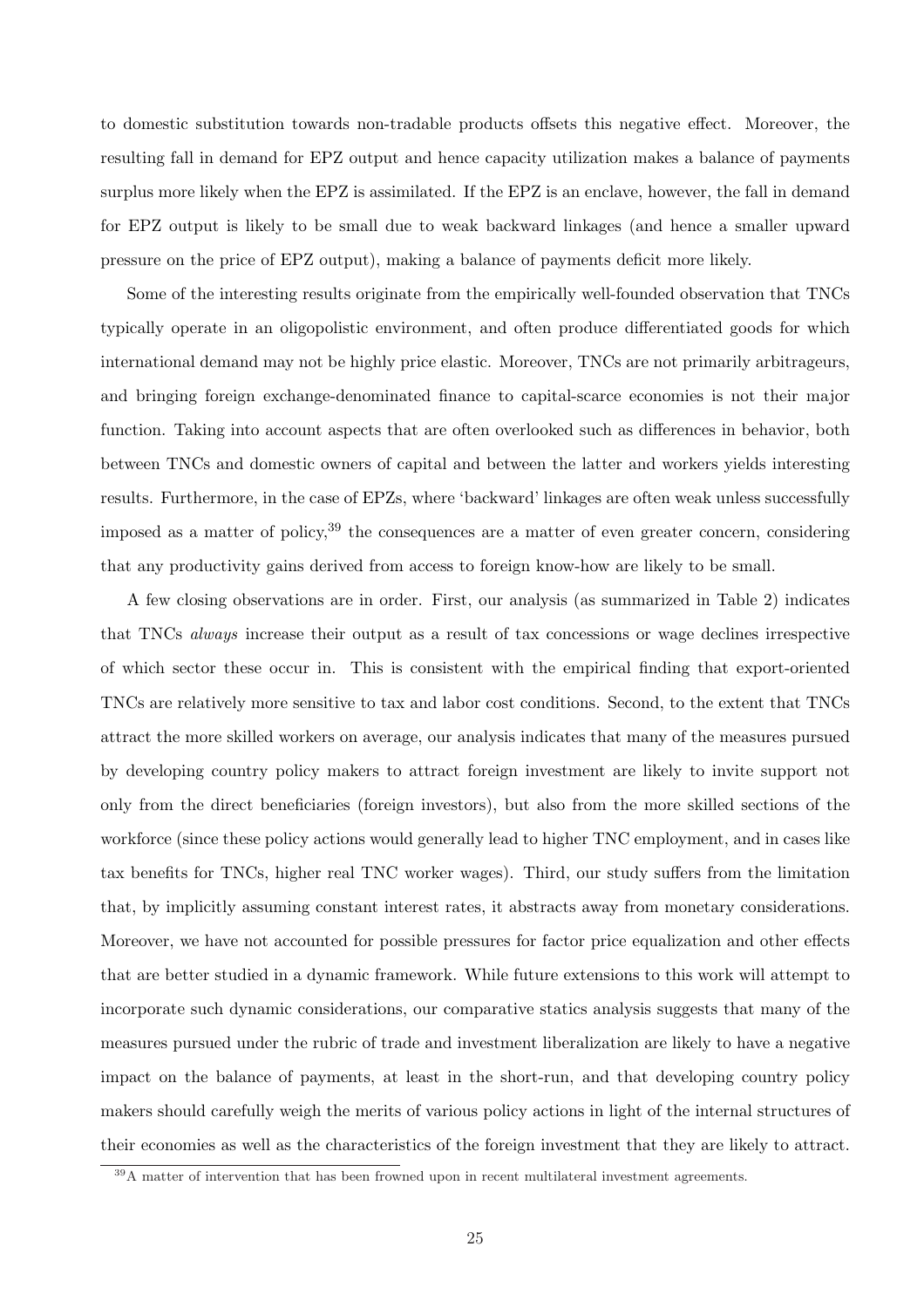#### Appendix 1: Brief description of variables

- $P_i$ : Price level in sector  $i$   $(i = N, T)$ .
- e: Nominal exchange rate (domestic currency price of a unit of foreign currency).
- $q_{TN}$ : Real internal exchange rate  $(eP_T^*/P_N)$ .
- $q_{ZN}$ : Real external exchange rate  $(eP_Z^*/P_N)$ .
- $q_{TZ}$ : Terms of trade  $(eP_T^*/P_Z^*)$ .
- $w_i$ : Nominal wage in sector i.
- $v_N$ : Real wage in sector *i*.
- $r_i$ : Rate of profit in sector  $i$   $(i = N, T)$  per unit of capital stock.
- $R_T$ : Total TNC profits.
- $a_i$ : Unit labor coefficient in sector  $i$  ( $i = N, T$ ).
- N: Total output of non-tradables.
- T: Total EPZ output.
- $K_i$ : Total capital stock in sector  $i$   $(i = N, T)$ .
- $Z_T^N$ : Total volume of domestic intermediate inputs used.
- $Z_T^*$ : Total volume of imported intermediate inputs used.
- $\zeta_T$ : Intermediate input coefficient for EPZ production.
- $\psi$ : Domestic content requirement as a proportion of total intermediate input use.
- $\tau$ : Mark-up over unit variable costs.
- $\epsilon^*$ : Unit variable costs (measured in units of the international currency).
- $\Omega_{ik}$ : Share of group k (k = C, W) in total i (i = N, T) sector income.
- $c_N$ : N-caps' marginal propensity to consume.
- $\alpha$ : Share of tradables in N-caps' consumption.
- η: Measure of N-caps' consumption sensitivity to change in relative prices.
- $C_{ijk}$ : Total consumption of good i  $(i = N, T)$  by group k  $(k = C, W)$  in sector j  $(j = N, T)$ .
- E: Total volume of exports.
- Y: World real income.
- σ: Price elasticity of international demand for EPZ exports.
- $G_N$ : Total real government spending.
- $I_N$ : Total real investment by domestic owners of capital.
- $I_R$ : Real retained profits invested by TNCs.
- $I_{FDI}$ : Fresh inflows of FDI in real terms.
- $\xi_1$ : TNC sensitivity to profit conditions in the EPZ.
- $\nu$ : Proportion of (after-tax) profits repatriated by TNCs.
- λ: Proportion of fresh FDI inflows financed out of foreign financial sources.
- ∆Res: Official reserve transactions.
- Λ: Share of domestically produced intermediates in total input costs.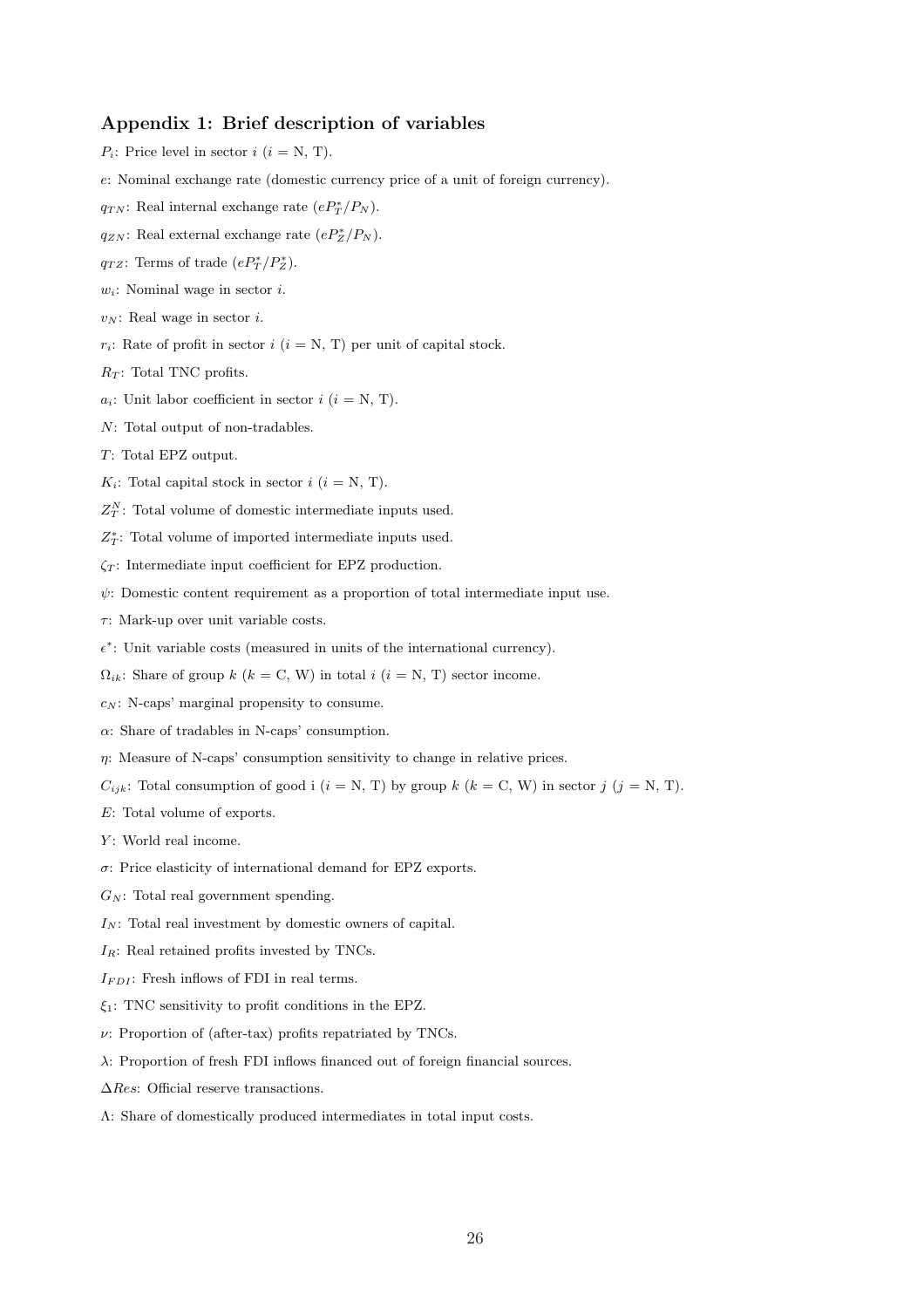#### References

- Athukorala, P.-C. and Hill, H. (2002). Host-country impact of FDI in East Asia. In B. Bora, editor, Foreign Direct Investment: Research Issues. Routledge, New York, U.S.A.
- Bird, G. and Rajan, R. (2000). Financial crises and the composition of international capital flows: Does FDI guarantee stability? Discussion Paper 44, Centre for International Economic Studies.
- Blecker, R. (1996). The new economic integration: Structuralist models of North-South trade and investment liberalization. Structural Change and Economic Dynamics, (7), 321–45.
- Blonigen, B. A. and Wilson, W. W. (1999). Explaining Armington: What determines substitutability between home and foreign goods? The Canadian Journal of Economics,  $32(1)$ , 1–21.
- Bos, H. C., Sanders, M., and Secchi, C. (1974). Private Foreign Investment in Developing Countries. D. Reidel Publishing Company, Boston, U.S.A.
- Brainard, S., L. and Riker, D. A. (1997). Are U.S. multinationals exporting U.S. jobs? Working Paper 5958, National Bureau for Economic Research, Cambridge, Massachusetts.
- Cable, V. and Persaud, B. (1987). New trends and policy problems in foreign investment: The experience of Commonwealth developing countries. In V. Cable and B. Persaud, editors, Developing with Foreign Investment. Croom Helm, New York, U.S.A.
- Caves, R. (1982). Multinational Enterprise and Economic Analysis. Cambridge University Press, Cambridge, MA.
- Caves, R. (1996). Multinational Enterprise and Economic Analysis. Cambridge University Press, Cambridge, MA.
- Dutt, A. K. (1990). Growth, Distribution, and Uneven Development. Cambridge University Press, England.
- Dutt, A. K. (1998). Direct foreign investment and North-South trade: Uneven development or convergent growth? In D. Sapsford and J.-R. Chen, editors, Development Economics and Policy. MacMillan Press Ltd, London, England.
- Evans, P. (1998). Transnational corporations and third world states: From the old internationalization to the new. In R. Kozul-Wright and R. Rowthorn, editors, Transnational Corporations and the Global Economy. Antony Rowe Ltd., England.
- Feldstein, M. (1994). The effects of outbound foreign direct investment on the domestic capital stock. Working Paper 4668, National Bureau of Economic Research.
- Fernandez-Arias, E. and Hausmann, R. (2000). Is FDI a safer form of financing? Working Paper 416, Inter-American Development Bank, Washington, DC.
- Froot, K. A. and Stein, J. C. (1991). Exchange rates and foreign direct investment: An imperfect capital markets approach. Quarterly Journal of Economics,  $106(4)$ , 1191–217.
- Fry, M. (1993). Foreign direct investment in a macroeconomic framework: Finance, efficiency, incentives, and distortions. Working Paper 1141, World Bank, Washington, DC.
- Gerber, J. (2001). The structure of U.S. outward foreign direct investment in Mexico's export processing industry. In Paper prepared for 2001 International Conference of the Latin American Studies Association of Korea, pages 398–403, Seoul.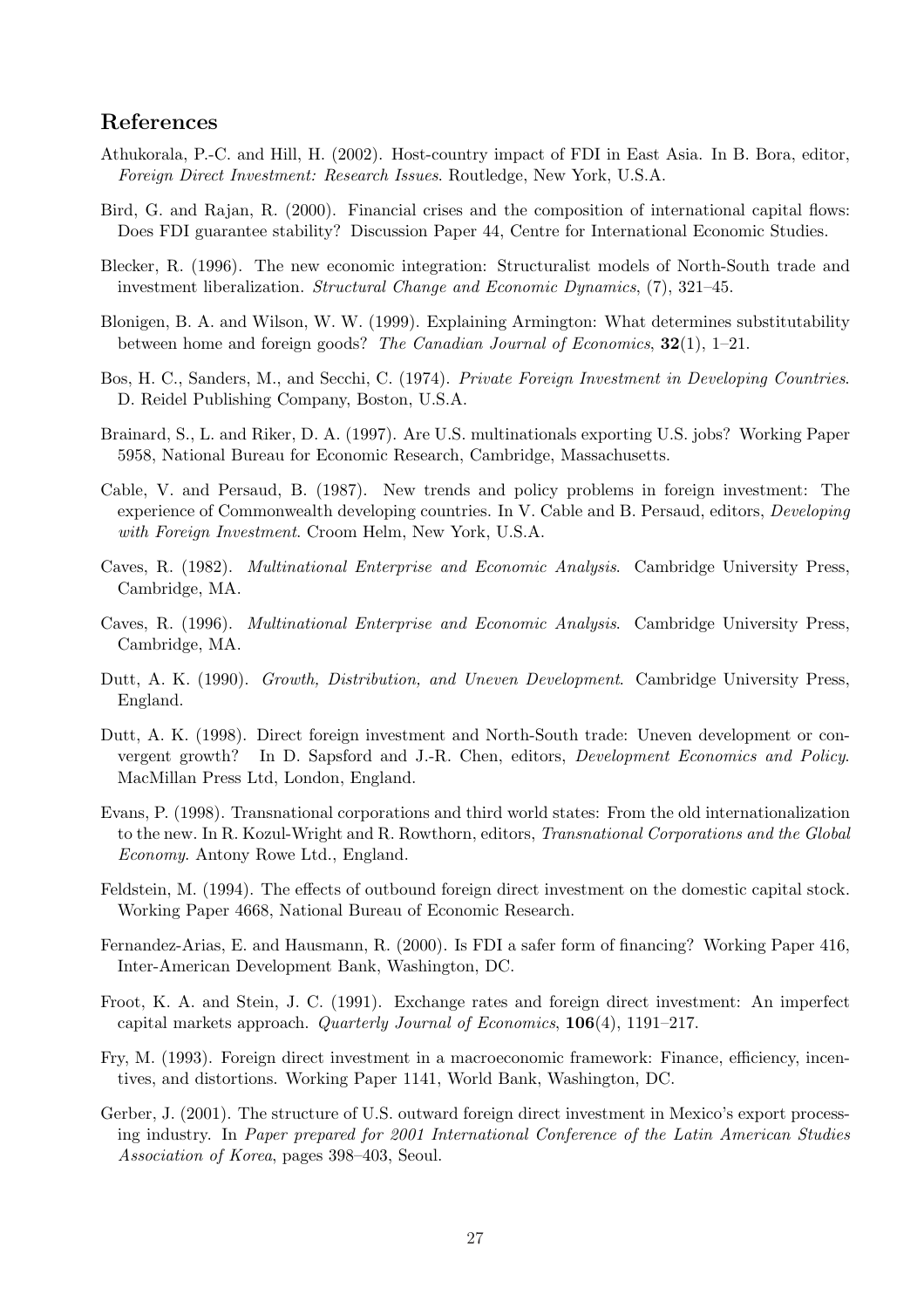- Grubel, Herbert, G. (1982). Towards a theory of free economic zones. Weltwirtschaftliches Archiv, 118, 39–61.
- Hood, N. and Young, S. (1979). The Economics of Multinational Corporations. Longman, London.
- Hymer, S. (1960). The international operation of national firms: A study of direct investment. 1960 PhD thesis, MIT Press.
- Jansen, K. (1995). The macroeconomic effects of direct foreign investment: The case of Thailand. World Development, 23(2), 193–210.
- Krugman, P. and Taylor, L. (1978). Contractionary effects of devaluation. Journal of International Economics, (8), 445–56.
- Kumar, N. (2002). Globalization and the Quality of Foreign Direct Investment. Oxford University Press, New Delhi.
- Lall, S. (1993). The United Nations library on transnational corporations: The multinational enterprise and the theory of development policy. In S. Lall, editor, Transnational Corporations and Economic Development, volume 3. Routledge, London.
- Lall, S. and Streeten, P. (1977). Foreign Investment, Transnationals, and Developing Countries. Macmillan, London.
- McCombie, J. S. and Roberts, M. (2002). The role of balance of payments in economic growth. In M. Setterfield, editor, The Economics of Demand-Led Growth. Edward Elgar.
- Mutti, J. and Grubert, H. (2004). Empirical asymmetries in foreign direct investment and taxation. Journal of International Economics, 62(2), 337–58.
- Nam, C. W. and Radulesco, D. M. (2004). Types of tax concessions for attracting foreign direct investment in free economic zones. Working Paper 1175, CESifo, Munich.
- Stocker, H. (2000). Growth effects of foreign direct investment myth or reality? In J.-r. Chen, editor, Foreign Direct Investment. St. Martins Press, Inc., New York, U.S.A.
- UNCTAD (1997). World investment report. Technical report, United Nations Commission on Trade and Development, Geneva.
- UNCTAD (2001). Tax incentives and foreign direct investment: A global survey. ASIT Advisory Studies 16, United Nations Commission on Trade and Development, Geneva.
- UNCTAD (2002a). Trade and Development Report. Technical report, United Nations Commission on Trade and Development, Geneva.
- UNCTAD (2002b). World investment report. Technical report, United Nations Commission on Trade and Development, Geneva.
- UNCTAD (2003). Trade and Development Report. Technical report, United Nations Commission on Trade and Development, Geneva.
- Woodward, D. (2001). The Next Crisis? Direct and Equity Investment in Developing Countries. Palgrave, New York, U.S.A.
- Yiheyis, Z. (2006). The effects of devaluation on aggregate output: empirical evidence from Africa. International Review of Applied Economics, 20(1), 21–45.
- Zee, H. H., Stotsky, J. G., and Ley, E. (2002). Tax incentives for business investment: A primer for policy makers in developing countries. World Development, (30), 1497–516.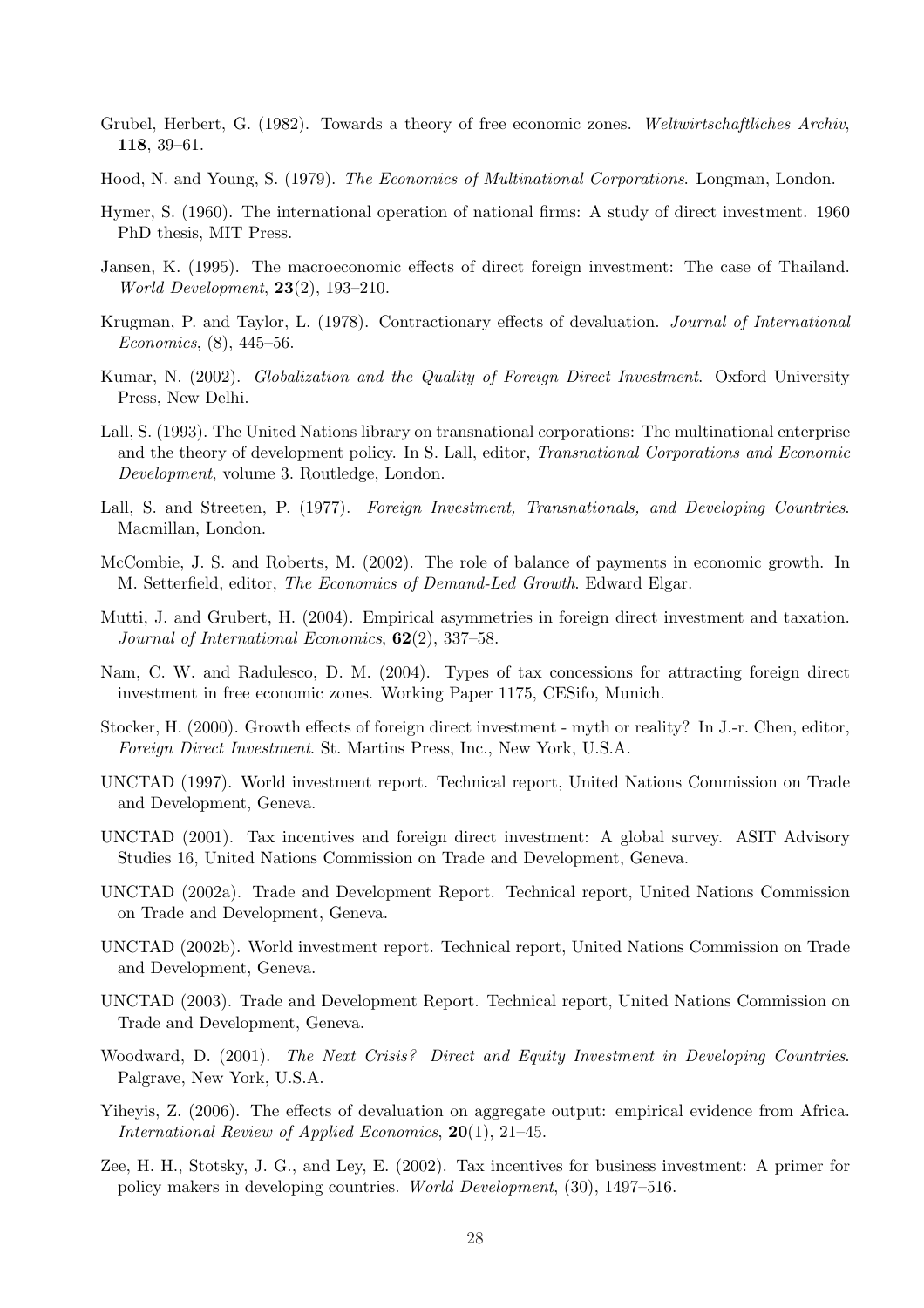|                                                                                                              | Nature of EPZ Links with the rest of the economy | Enclave ( $\psi$ and $\Lambda$ relatively small) Assimilated ( $\psi$ and $\Lambda$ relatively large) | $E\Lambda$                                           | $\triangleq$              |  |
|--------------------------------------------------------------------------------------------------------------|--------------------------------------------------|-------------------------------------------------------------------------------------------------------|------------------------------------------------------|---------------------------|--|
|                                                                                                              |                                                  |                                                                                                       | 田<br>田                                               | Ï                         |  |
|                                                                                                              |                                                  |                                                                                                       | Elastic ( $\sigma > 1$ )                             | Inelastic ( $\sigma$ < 1) |  |
| Table 1: The nature of EPZ output and production: a schematic presentation of the four scenarios considered. |                                                  |                                                                                                       | Z products<br>Nature of international demand for EP. |                           |  |

Table 2: Comparative statics. Table 2: Comparative statics.

|                                 |       |     | $\mathbb{E}$             |                                                                                                                                                                                                                                                                                                                                                                                                                                                                                                                                                  |                 |                                                                                                                                                                                                                                                     |                                                                                                                                                                                                                                                                                                                                                                                                                                                                                                                                                                                                                                                                                                                                                 |  |                            |               |  |                                                                                                                                  |                                                                                                                                                                                                                                                                                                                                                                                                                                                 |
|---------------------------------|-------|-----|--------------------------|--------------------------------------------------------------------------------------------------------------------------------------------------------------------------------------------------------------------------------------------------------------------------------------------------------------------------------------------------------------------------------------------------------------------------------------------------------------------------------------------------------------------------------------------------|-----------------|-----------------------------------------------------------------------------------------------------------------------------------------------------------------------------------------------------------------------------------------------------|-------------------------------------------------------------------------------------------------------------------------------------------------------------------------------------------------------------------------------------------------------------------------------------------------------------------------------------------------------------------------------------------------------------------------------------------------------------------------------------------------------------------------------------------------------------------------------------------------------------------------------------------------------------------------------------------------------------------------------------------------|--|----------------------------|---------------|--|----------------------------------------------------------------------------------------------------------------------------------|-------------------------------------------------------------------------------------------------------------------------------------------------------------------------------------------------------------------------------------------------------------------------------------------------------------------------------------------------------------------------------------------------------------------------------------------------|
|                                 | $P_N$ | IJГ | $\Delta$ Re.             |                                                                                                                                                                                                                                                                                                                                                                                                                                                                                                                                                  |                 | $\Delta Res$                                                                                                                                                                                                                                        |                                                                                                                                                                                                                                                                                                                                                                                                                                                                                                                                                                                                                                                                                                                                                 |  | $\Delta Res$               |               |  | $\Delta Res$                                                                                                                     |                                                                                                                                                                                                                                                                                                                                                                                                                                                 |
| Decline in $t_T$                |       |     |                          |                                                                                                                                                                                                                                                                                                                                                                                                                                                                                                                                                  |                 |                                                                                                                                                                                                                                                     | $\begin{array}{c}\n\stackrel{1}{\longrightarrow} \\ \stackrel{1}{\longrightarrow} \\ \stackrel{1}{\longrightarrow} \\ \stackrel{1}{\longrightarrow} \\ \stackrel{1}{\longrightarrow} \\ \stackrel{1}{\longrightarrow} \\ \stackrel{1}{\longrightarrow} \\ \stackrel{1}{\longrightarrow} \\ \stackrel{1}{\longrightarrow} \\ \stackrel{1}{\longrightarrow} \\ \stackrel{1}{\longrightarrow} \\ \stackrel{1}{\longrightarrow} \\ \stackrel{1}{\longrightarrow} \\ \stackrel{1}{\longrightarrow} \\ \stackrel{1}{\longrightarrow} \\ \stackrel{1}{\longrightarrow} \\ \stackrel{1}{\longrightarrow} \\ \stackrel{1}{\longrightarrow} \\ \stackrel{1}{\longrightarrow} \\ \stackrel{1}{\longrightarrow} \\ \stackrel{1}{\longrightarrow} \\ \stack$ |  |                            |               |  | $\overline{\phantom{a}}$                                                                                                         |                                                                                                                                                                                                                                                                                                                                                                                                                                                 |
| Decline in $t_N$                |       |     |                          |                                                                                                                                                                                                                                                                                                                                                                                                                                                                                                                                                  |                 |                                                                                                                                                                                                                                                     |                                                                                                                                                                                                                                                                                                                                                                                                                                                                                                                                                                                                                                                                                                                                                 |  |                            |               |  |                                                                                                                                  |                                                                                                                                                                                                                                                                                                                                                                                                                                                 |
| Decline in $v_N$                |       |     |                          |                                                                                                                                                                                                                                                                                                                                                                                                                                                                                                                                                  |                 |                                                                                                                                                                                                                                                     |                                                                                                                                                                                                                                                                                                                                                                                                                                                                                                                                                                                                                                                                                                                                                 |  |                            |               |  |                                                                                                                                  |                                                                                                                                                                                                                                                                                                                                                                                                                                                 |
| Decline in $w_T$                |       |     |                          |                                                                                                                                                                                                                                                                                                                                                                                                                                                                                                                                                  |                 | $-$<br>+ $/$ $(-)$                                                                                                                                                                                                                                  |                                                                                                                                                                                                                                                                                                                                                                                                                                                                                                                                                                                                                                                                                                                                                 |  |                            |               |  |                                                                                                                                  |                                                                                                                                                                                                                                                                                                                                                                                                                                                 |
| Decline in $a_N$                |       |     | $+\sqrt{+\frac{1}{2}}$   |                                                                                                                                                                                                                                                                                                                                                                                                                                                                                                                                                  |                 |                                                                                                                                                                                                                                                     | $^{+}$                                                                                                                                                                                                                                                                                                                                                                                                                                                                                                                                                                                                                                                                                                                                          |  |                            |               |  | $(-1)^2$<br>$(-1)^2$<br>$(-1)^2$<br>$(-1)^2$<br>$(-1)^2$<br>$(-1)^2$<br>$(-1)^2$<br>$(-1)^2$<br>$(-1)^2$<br>$(-1)^2$<br>$(-1)^2$ | $\begin{array}{l} \displaystyle \frac{1}{2} \sum_{i=1}^{n} \frac{1}{2} \left( 1 + \frac{1}{2} \right) \left( 1 + \frac{1}{2} \right) \left( 1 + \frac{1}{2} \right) \left( 1 + \frac{1}{2} \right) \left( 1 + \frac{1}{2} \right) \left( 1 + \frac{1}{2} \right) \left( 1 + \frac{1}{2} \right) \left( 1 + \frac{1}{2} \right) \left( 1 + \frac{1}{2} \right) \left( 1 + \frac{1}{2} \right) \left( 1 + \frac{1}{2} \right) \left( 1 + \frac{1$ |
| Decline in aT                   |       |     | $\sum_{i=1}^{n}$         |                                                                                                                                                                                                                                                                                                                                                                                                                                                                                                                                                  |                 |                                                                                                                                                                                                                                                     |                                                                                                                                                                                                                                                                                                                                                                                                                                                                                                                                                                                                                                                                                                                                                 |  |                            |               |  |                                                                                                                                  |                                                                                                                                                                                                                                                                                                                                                                                                                                                 |
| Decline in $\psi$               |       |     | $\widetilde{(+)}$        |                                                                                                                                                                                                                                                                                                                                                                                                                                                                                                                                                  |                 |                                                                                                                                                                                                                                                     |                                                                                                                                                                                                                                                                                                                                                                                                                                                                                                                                                                                                                                                                                                                                                 |  |                            |               |  |                                                                                                                                  |                                                                                                                                                                                                                                                                                                                                                                                                                                                 |
| Rise in e                       |       |     |                          | $\begin{array}{l} I_{F}D_{I}\\ \hline +\end{array} \begin{array}{l} \end{array} \begin{array}{l} \end{array} \begin{array}{l} \end{array} \begin{array}{l} \end{array} \begin{array}{l} \end{array} \begin{array}{l} \end{array} \begin{array}{l} \end{array} \begin{array}{l} \end{array} \begin{array}{l} \end{array} \begin{array}{l} \end{array} \begin{array}{l} \end{array} \begin{array}{l} \end{array} \begin{array}{l} \end{array} \begin{array}{l} \end{array} \begin{array}{l} \end{array} \begin{array}{l} \end{array} \begin{array$ |                 | $\begin{array}{c}\n\begin{array}{c}\n\begin{array}{c}\n\begin{array}{c}\n\end{array}\n\end{array} \\ \begin{array}{c}\n\begin{array}{c}\n\end{array}\n\end{array} \\ +\end{array} \\ \begin{array}{c}\n\end{array} \\ +\end{array} \\ +\end{array}$ |                                                                                                                                                                                                                                                                                                                                                                                                                                                                                                                                                                                                                                                                                                                                                 |  | $\left(-\right)$           |               |  |                                                                                                                                  |                                                                                                                                                                                                                                                                                                                                                                                                                                                 |
| Notes: The terms in parentheses |       |     |                          | resent                                                                                                                                                                                                                                                                                                                                                                                                                                                                                                                                           | the more likely | 11100                                                                                                                                                                                                                                               | EE, EA.                                                                                                                                                                                                                                                                                                                                                                                                                                                                                                                                                                                                                                                                                                                                         |  | IE, and IA denote <b>F</b> | Flastic-Frocl |  | patmilated                                                                                                                       | Inelasti                                                                                                                                                                                                                                                                                                                                                                                                                                        |
|                                 |       |     | -Enclave, and Inelastic- |                                                                                                                                                                                                                                                                                                                                                                                                                                                                                                                                                  |                 |                                                                                                                                                                                                                                                     |                                                                                                                                                                                                                                                                                                                                                                                                                                                                                                                                                                                                                                                                                                                                                 |  |                            |               |  |                                                                                                                                  |                                                                                                                                                                                                                                                                                                                                                                                                                                                 |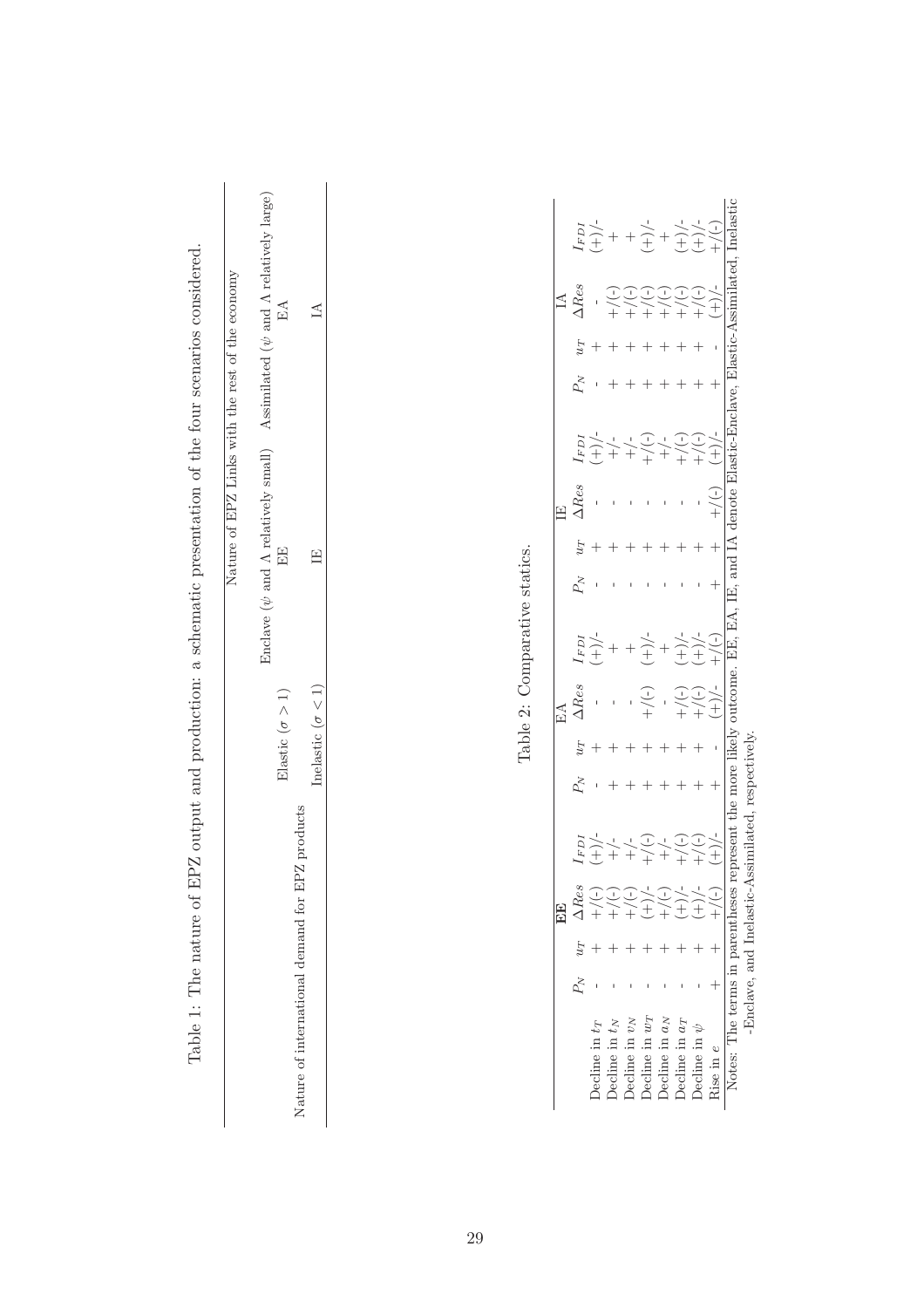

(a) Case EE: Elastic international demand, enclave EPZ (a) Case EE: Elastic international demand, enclave EPZ



(b) Case EA: Elastic international demand, assimilated EPZ (b) Case EA: Elastic international demand, assimilated EPZ

u

 $\vdash$ 

(c) Case IE: Inelastic international de-

 $\left( c\right)$  Case IE: Inelastic international demand, enclave EPZ

mand, enclave EPZ

ED<br>A EST<br>A EST<br>A EST

EDE<br>BEB B T

 $\mathbf{r}$ 

N

 $\mathbf{\Omega}$ 

 $\vec{\mathsf{r}}$ 

 $\vdash$ 

ESH<br>BPS<br>CHEST<br>CHEST



(d) Case IA: Inelastic international de-(d) Case IA: Inelastic international de- $\mod$  , assimilated EPZ mand, assimilated EPZ